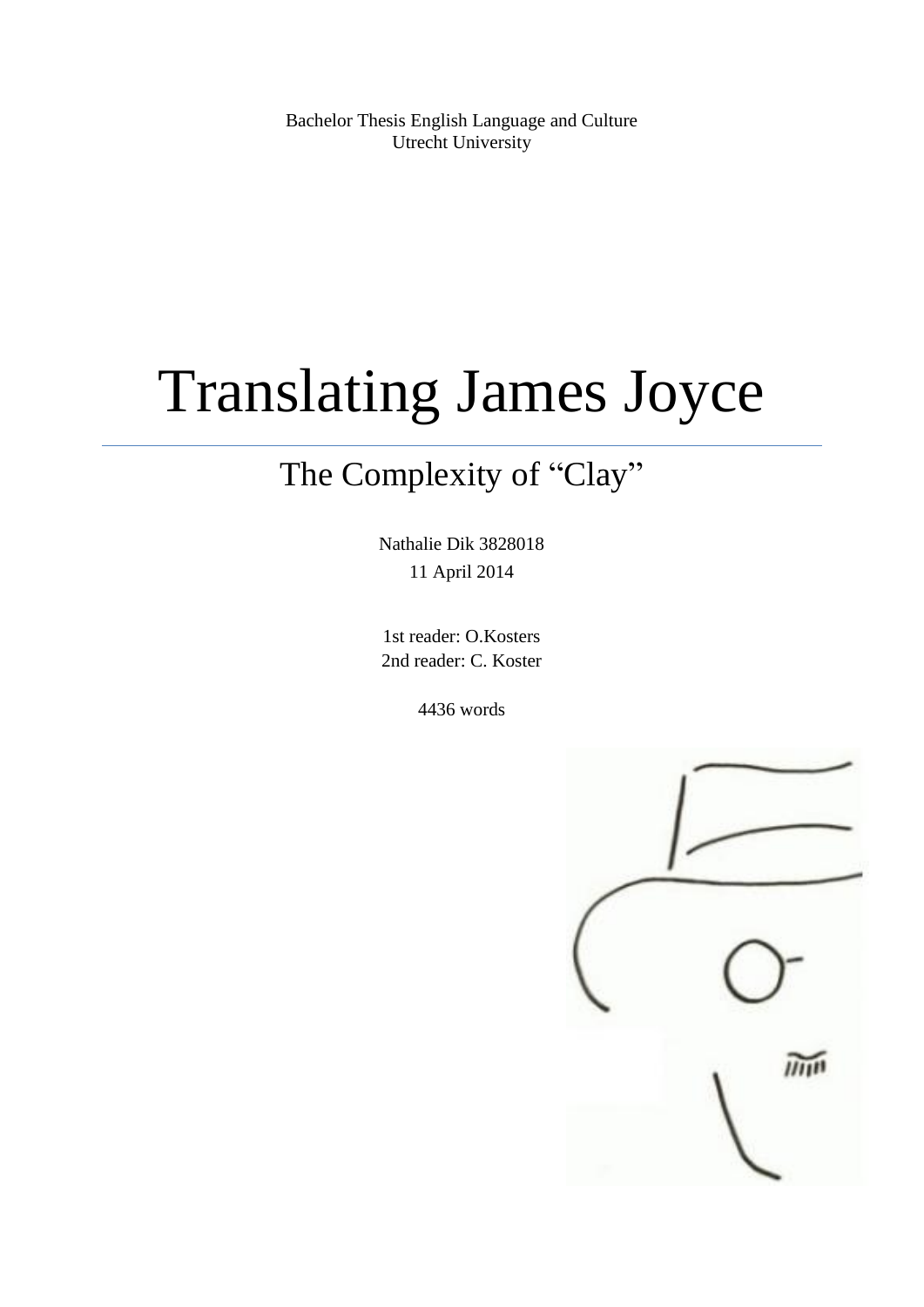### Table of Contents

| I.    | Introduction                     | 3              |
|-------|----------------------------------|----------------|
| П.    | <b>Story Summary</b>             | 3              |
| III.  | <b>Target Text Profile</b>       | $\overline{4}$ |
| IV.   | Source Text Analysis             | 5              |
|       | <b>Pragmatic Problems</b>        | 6              |
|       | <b>Culture-Specific Problems</b> | 8              |
|       | Language Pair-Specific Problems  | 10             |
|       | Source Text-Specific Problems    | 11             |
| V.    | Conclusion                       | 14             |
| VI.   | Appendix I "Aarde"               | 16             |
| VII.  | Appendix II "Clay"               | 25             |
| VIII. | <b>Works Cited</b>               | 32             |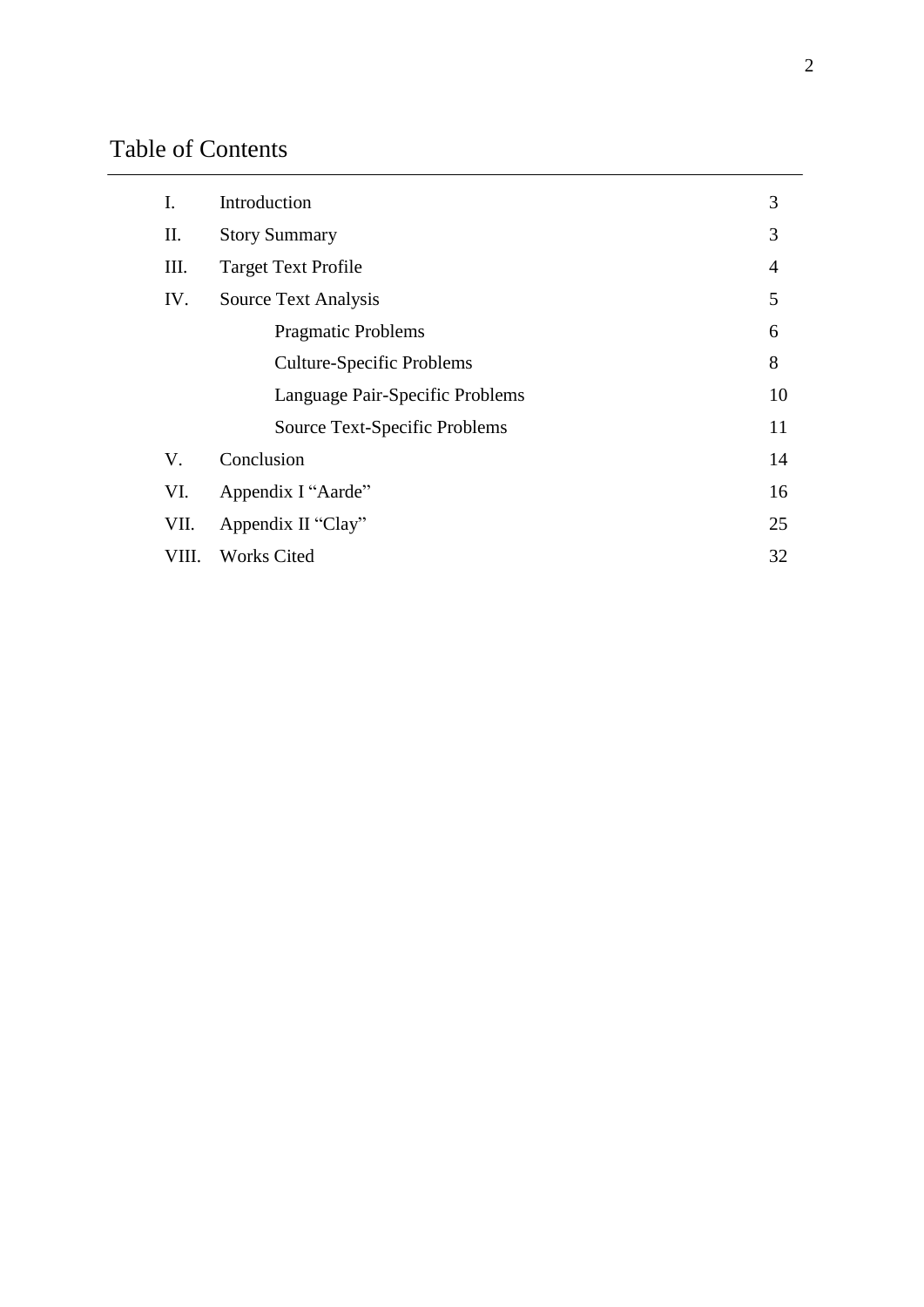#### **Introduction**

James Joyce is known as one of the greatest writers of literature written in English. As a born Dubliner he dedicated virtually all his works to his much beloved Ireland, particularly to the capital, Dublin. One of those works is *Dubliners*: a collection of short stories that depict Irish middle-class life in Dublin around the turn of the twentieth century. Peering into the homes and hearts of the people that live in Dublin, the stories give insight into life in the city. Joyce's vision of Dublin was rather bleak and so is the image that he presents with his stories. He believed that Dublin had a paralysing effect on its inhabitants who spiritually suffered from living in the city. This paralysing grip is what tied Joyce to Dublin as well. Despite living on the European continent for most of his life, Joyce never fully managed to let go of Dublin. The stories are intensely personal and each marks a moment of epiphany for the central character. In this thesis, I shall present an overview of the most important difficulties that a translator will come across when translating the tenth story in the collection, "Clay," followed by a fresh translation of the story.

#### **Story Summary**

"Clay" tells the story of Maria, a middle-aged woman who works in the Dublin by Lamplight laundry, a Protestant charity that houses "fallen women" (Gifford 77). Maria is a shy, diminutive person who has grown very fond of her life in the laundry. It is All Hallows Eve and Maria has been given the night off to spend with one of her former foster children, Joe Donnelly, and his family. After Maria has served tea to the women in the laundry she hurries to get to the Donnelly's. On her way over, she stops to buy treats for everyone so that they can have a nice evening. She buys a dozen penny cakes for the children and a thick slice of plumcake for Joe and his wife. When Maria arrives at the Donnelly's she realises that she misses the expensive plumcake and quickly becomes the centre of attention. Soon after, Maria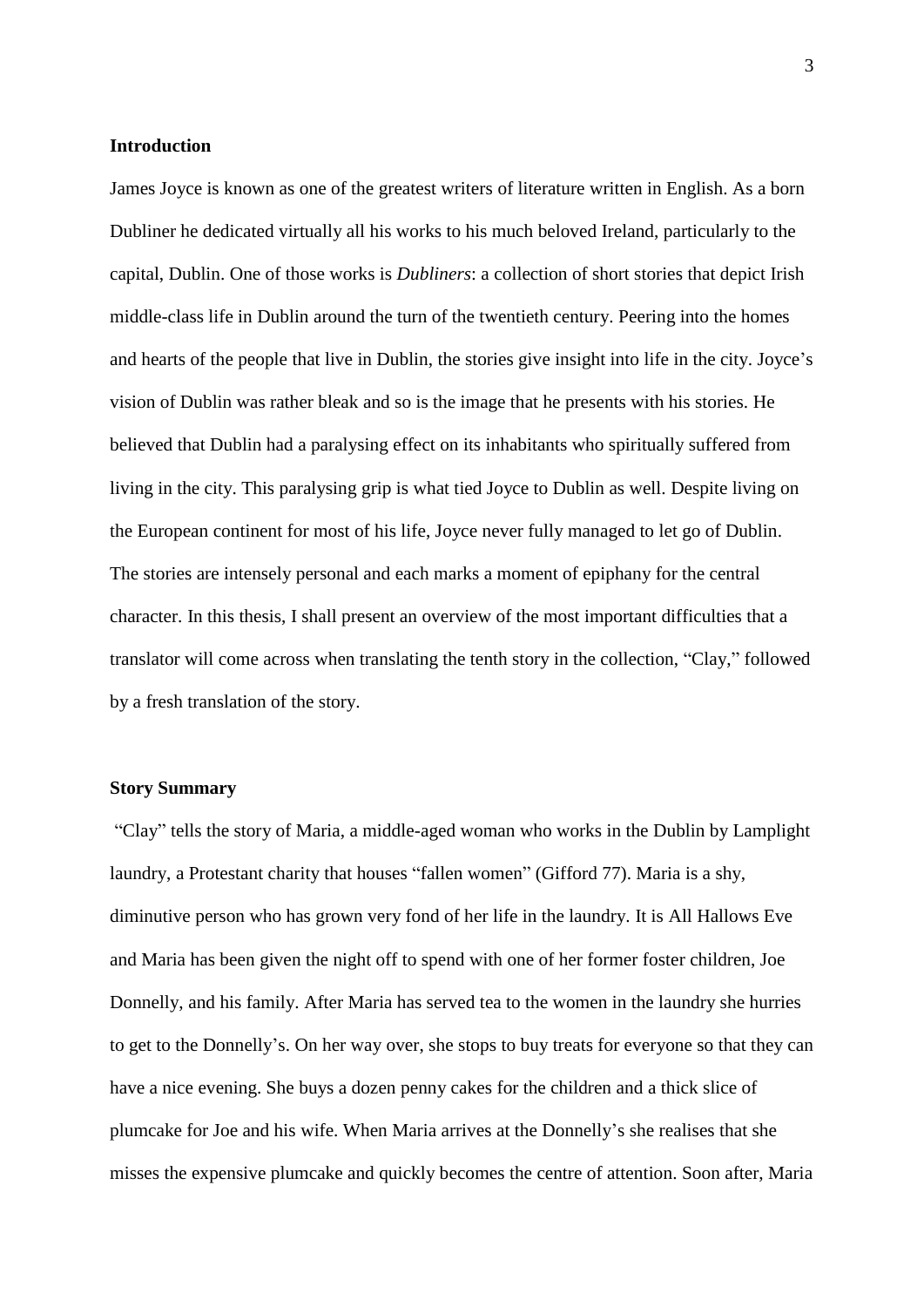joins the children in a traditional Hallow Eve's game: she is blindfolded and has to feel around for objects so she can guess what they are. When the children start to laugh Maria realises that they have tricked her. It turns out that Maria has grabbed a piece of clay.

#### **Target Text Profile**

"Clay" is a complex and multi-layered story that presents an array of difficulties for a translator. First of all, Joyce is known for his complex, witty narratives and exquisite style of writing. Precisely these features pose the greatest difficulties for a translator. The seemingly simple style and language can be deceiving for it is actually the most important part of the story. Joyce made clever use of language as a characterisation tool for Maria. Maintaining Joyce's style is key to delivering a translation that has the same effect in the target language. Secondly, the period in which the source text was published was very different from the period in which the target text will be published. This means that a the target audience might have difficulty understanding certain elements of the text due to a lack of knowledge. This has to be taken into account when making the translation. The same is true for the culture-specific elements that are present in the text. Lastly, there are, as in every translation, the linguistic differences between the source and target language. These have to be studied carefully in order to produce a natural translation in the target language.

In order to make an adequate translation it is important to project a hypothetical target audience for the translation. In this particular case there is no translation brief and, hence, no specific target audience. Selecting a target audience for a literary translation is a rather complex task. A literary work can appeal to various readers for various reasons, which makes it hard to determine a specific "ideal" reader. In comparison to Joyce's other works, *Dubliners*  is one of his "easier" works. The collection can serve as an introductory work to Joyce's writing for readers that are unknown with his works, such as secondary school pupils.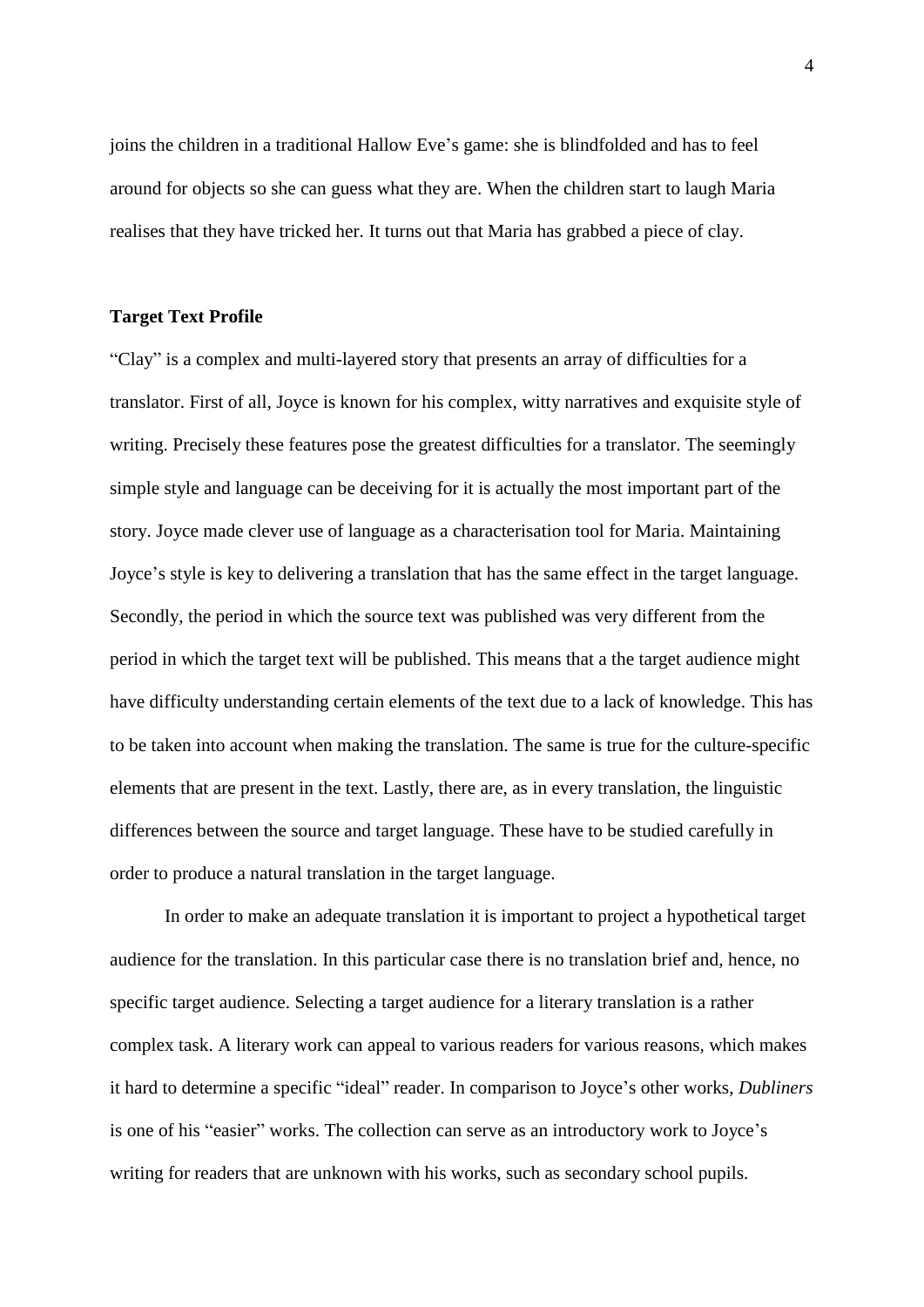The mock commission I have set for myself is to translate "Clay" for the Dutch publishing house "Athenaeum – Polak & Van Gennep." The short story will be published as part of a fresh translation of *Dubliners*, to be published on the occasion of the 100th anniversary of the original publication.

#### **Source Text Analysis**

"Clay" is a literary text which means that it can be defined as an "expressive text," according to Katharina Reiss's categorisation of text types (Munday 112). This means that the style of the author is a priority for a translator because the main goal of the text is to express the author's attitude and perspective through the use of the aesthetic dimension of language. If a translator focuses on the norms of the source text, this will lead to a more adequate translation i.e. a translation that realises the textual relations of the source text without undermining the linguistic system of the target language, whereas a strong focus on the norms of the target text will lead to an acceptable translation, i.e. a translation that complies to the norms of the target culture (Toury 324). No matter the focus of the translator, there will always be shifts in the target text in comparison to the source text. Every decision that a translator makes will eventually lead to a compromise between an acceptable and an adequate translation.

Christiane Nord stresses the importance of a source text analysis. In order to create an adequate analysis of the source text she says that translation issues should be isolated from their context. She distinguishes between four levels on which problems may occur and states that by structurally working through these problems from top to bottom, all can eventually be solved. The first set of problems that Nord addresses are the pragmatic problems. These problems have to do with differences in knowledge between readers of the source and target texts. The second category treats the issues "due to the differences in norms and conventions between source and target cultures" (Nord 147), mostly culture-specific elements. The third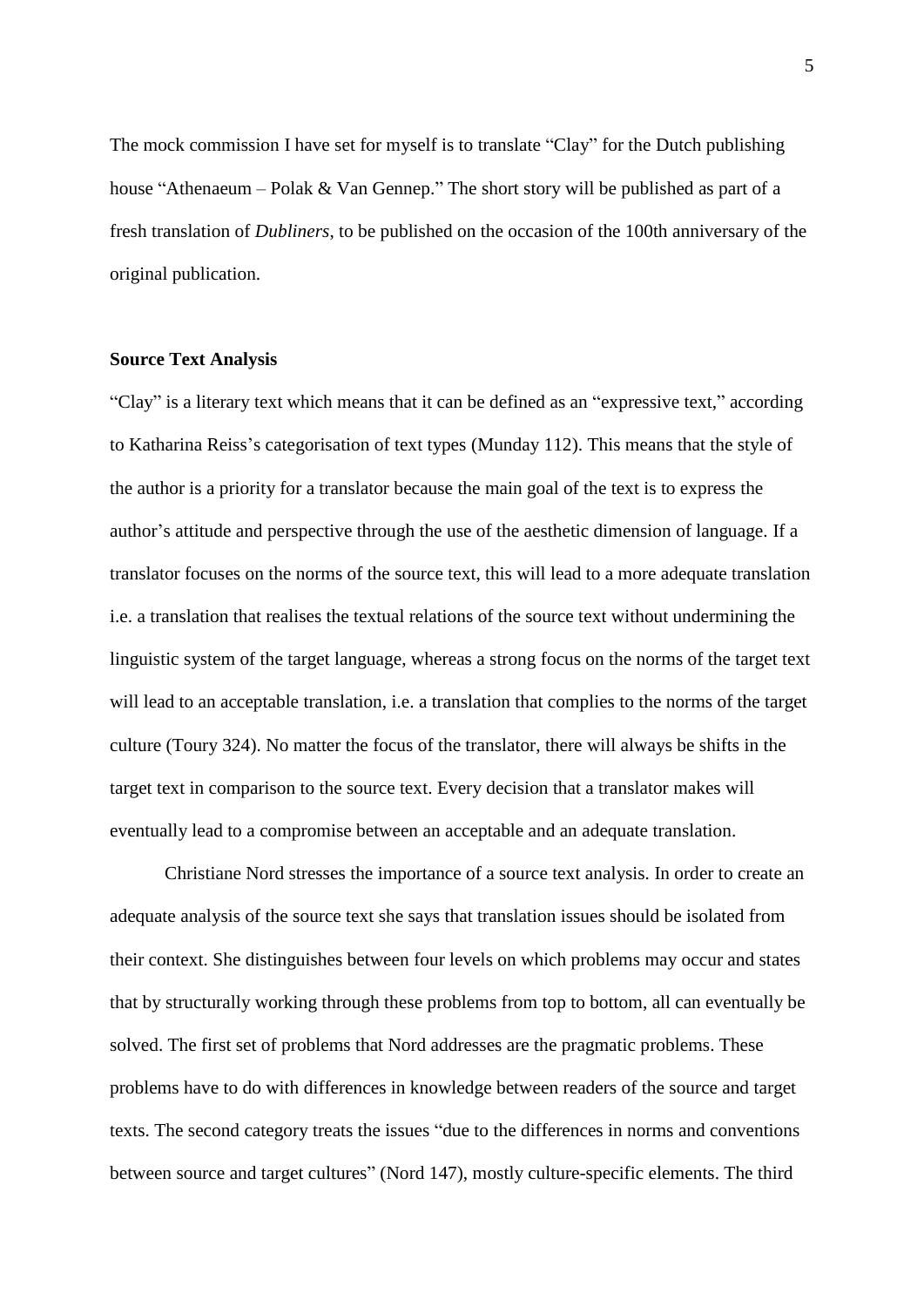level on which problems may occur is on a linguistic level. These problems occur due to the differences between the linguistic systems of source and target language. The last category that is mentioned are the text-specific problems. With this categorisation in mind I have analysed "Clay" and highlighted some of the most important difficulties that were present in the story.

#### Pragmatic Problems

The most important difficulty that presents itself on this level is the issue of the alarming similarity to real places and people. Joyce's work strongly focuses on a truthful representation of Dublin life during the tumultuous early twentieth century (which is in line with his aim to write a chapter on the "moral history" of his country). Ireland was defined by its struggle for independence from Great Britain and was in the midst of a cultural revival. The strive for independence came with a struggle to define the Irish identity; people set out to redefine what it meant to be Irish. This struggle is clearly reflected in *Dubliners*. Many of Joyce's characters are stuck in their repetitive daily routine and find themselves unable to change their lives even though they want to. Joyce's central theme of paralysis is also connected with this notion. In a letter to his brother, Joyce stated that Dublin "is suffering from hemiplegia of the will" (qtd. in Brannigan 64), meaning that "Dubliners were paralysed from acting or living decisively or even consciously" (Brannigan 64). Joyce was so fascinated by this concept that he wrote *Dubliners* with the intention and desire "to betray the soul of that hemiplegia or paralysis which many consider a city" (qtd. in Brannigan 64). The theme is apparent in all the stories in the inability of the characters to escape Dublin's paralysing stranglehold. As Michael Holmes and Alan Roughley point out, "Joyce's focus on the theme of paralysis ... can be transferred to the political sphere as well, ... there are clear indications of stasis and paralysis" (43). Joseph Brady states that "Dublin ... was nationalist in orientation, with a rather cool relationship with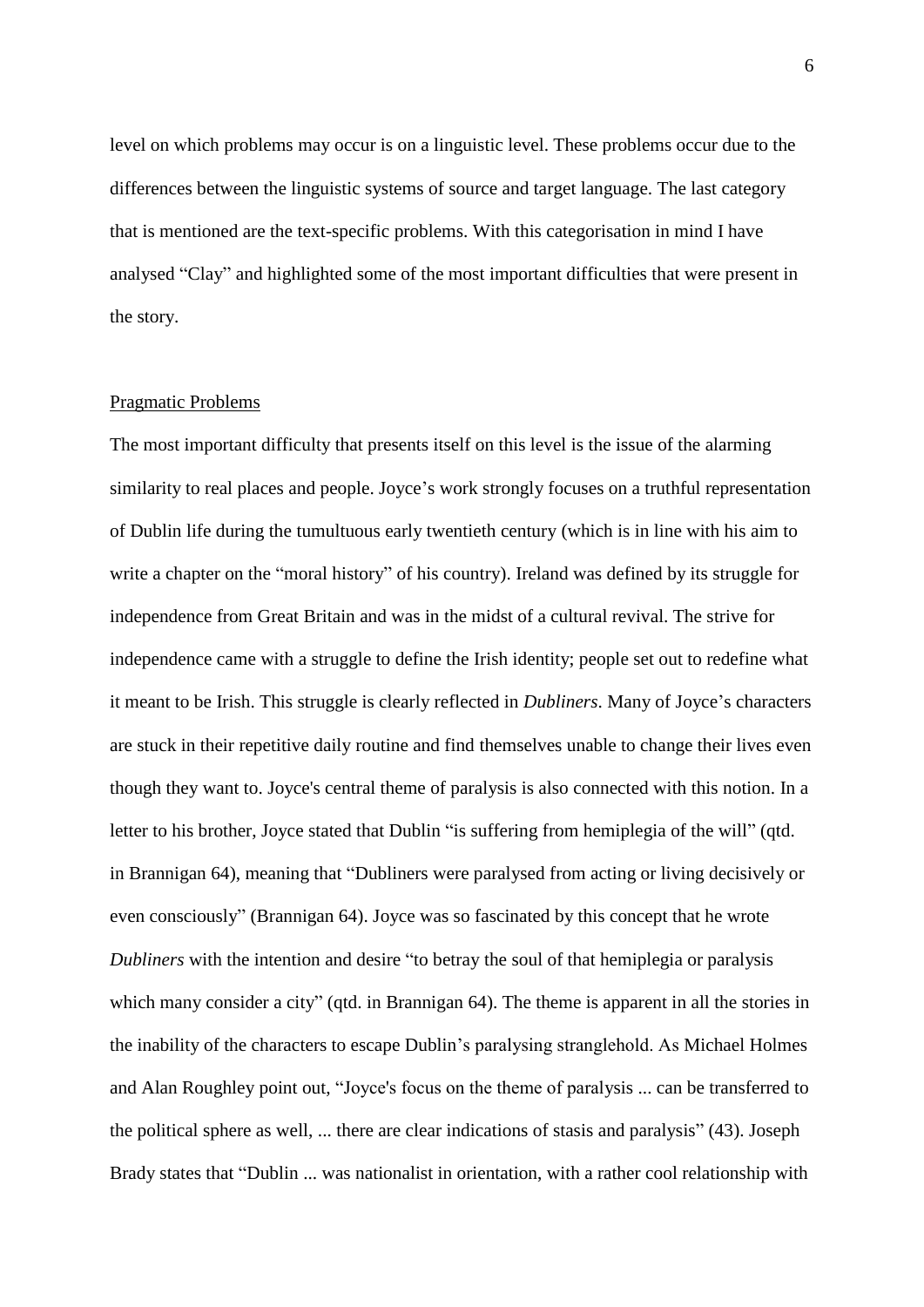the British authorities" (14). The character's inability to break their routine can thus be seen as a reference to Ireland's fight for independence and inability to break free from Great Britain. This political sphere is an essential factor in Joyce's stories and although "the specific political issues raised in *Dubliners* are no longer as relevant or important as they were at the time Joyce wrote his stories" (33), it is still an important part of the collection, and therefore important to maintain in a translation.

In "Clay," Maria suffers from spiritual paralysis and an inability to escape spinsterhood. At first glance this may not be clear to the reader because Maria deceives herself and is blind to the true nature of her desires, but on closer inspection it turns out that Maria desires everything she claims she does not. This is most evident in Maria's claim that she does not want "any ring or man either" (Joyce 86). Throughout the story she denies the suggestion of love three times. The first occurs when Lizzie Flemming says that "Maria was sure to get the ring" (Joyce 86). Although Maria laughs at this and claims that she wants neither a ring nor a man, her eyes "sparkled with disappointed shyness," (Joyce 86) revealing the true nature of her desires. The second time that Maria denies love is in the cake shop in Henry street when the lady behind the counter asks her whether she wants to buy a weddingcake. The fact that this "made Maria blush and smile and the young lady" (Joyce 88) indicates that she could only wish that she was buying a wedding-cake. The last denial of love is an unconscious one. Maria makes a mistake in singing "I Dreamt that I Dwelt" by singing the first stanza a second time rather than singing the second stanza. It is precisely this second stanza that captures Maria's deepest wish, and the fact that she omits it indicate her blindness and self-deception.

#### Culture-Specific Problems

7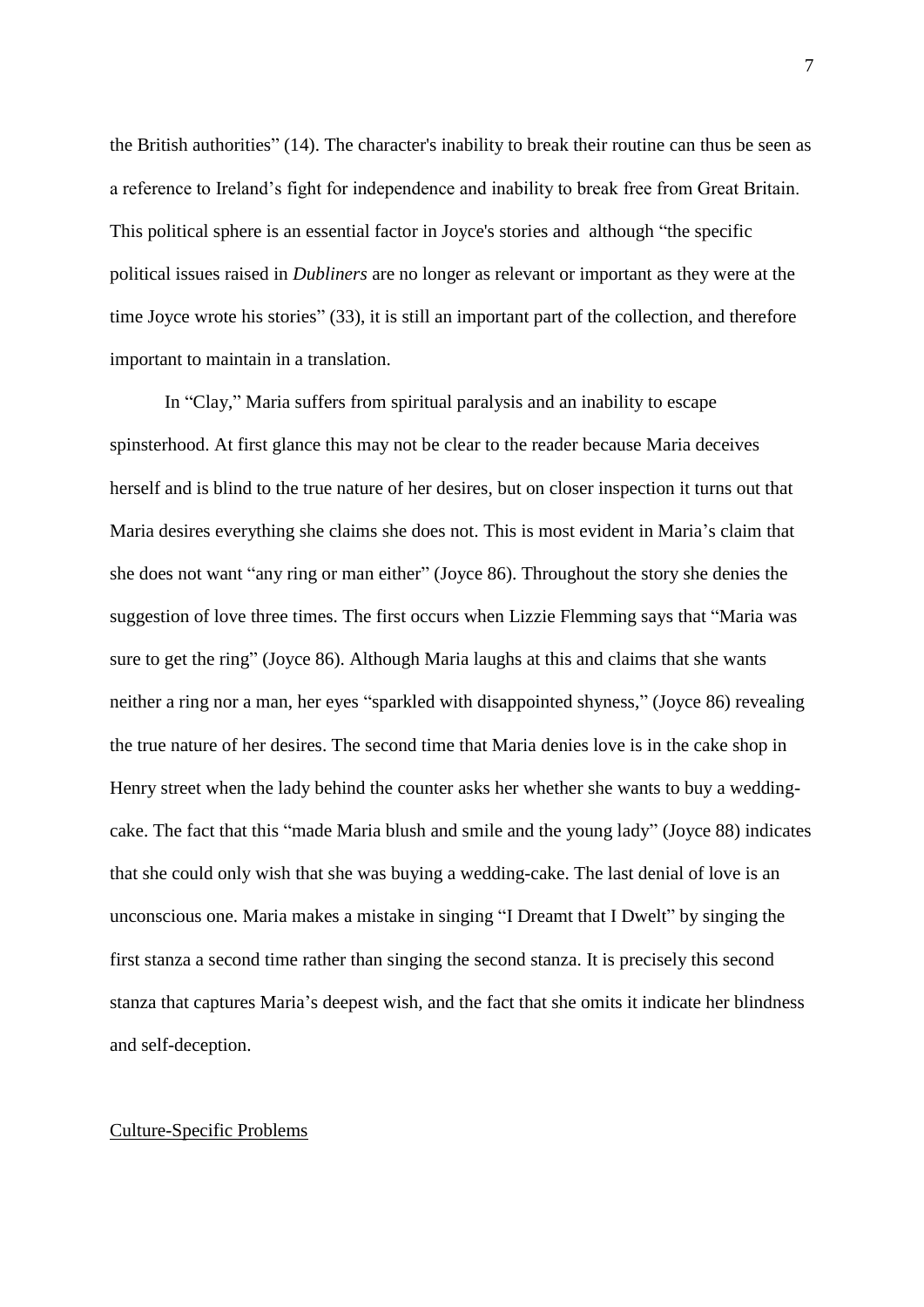"Clay" is riddled with culture-specific elements that put the translator's skills to the test. Culture-specific elements tend to have a double meaning, namely the objective meaning, known as denotation, and the ideas or qualities connected to the culture-specific element, the connotation. These connotations can be different in each language and culture and that is what makes the translation of culture-specific elements so difficult. A translator needs to take the connotative as well as the denotative meaning of both cultures and languages into account to come to an accurate and understandable translation that is both true to the source and target text. Andrew Chesterman suggests that there are two possible solutions in dealing with problems that come with translating culture-specific elements: either the elements are translated into an equivalent in the target language, known as adaptation, or the culturespecific elements are maintained in the target text, so-called exoticisation (168).

The culture-specific elements in "Clay" are very diverse and can be categorised in three categories. The first category centres around All Hallows Eve, the night before All Saints (1st of November). The story revolves around Maria's activities in relation to this festivity, which means that understanding the feast and the culture-specific elements related to it, is key to understanding the story. All Hallows Eve is known in Dutch as "Allerheiligenavond" which does not pose any difficulties for a translator. The challenge is that the Dutch (nowadays) do not celebrate All Hallows Eve, which means that a Dutch reader will not have any associations with the festivities that Maria is about to attend. In Joyce's time, it was traditional to play games that were said to glimpse into the future. One of those divination games is the saucer game that Maria plays at the Donnelly's. Each saucer contains a different item that symbolises the future. Maria grabs a piece of clay. Apart from the title, the word "clay" never occurs in the story, but is cryptically referred to when Maria "felt a soft wet substance with her fingers" (Joyce 90). A piece of clay signified death (Gifford 77). In English, "clay" refers both to a type of soil and to "earth as the material of the human body"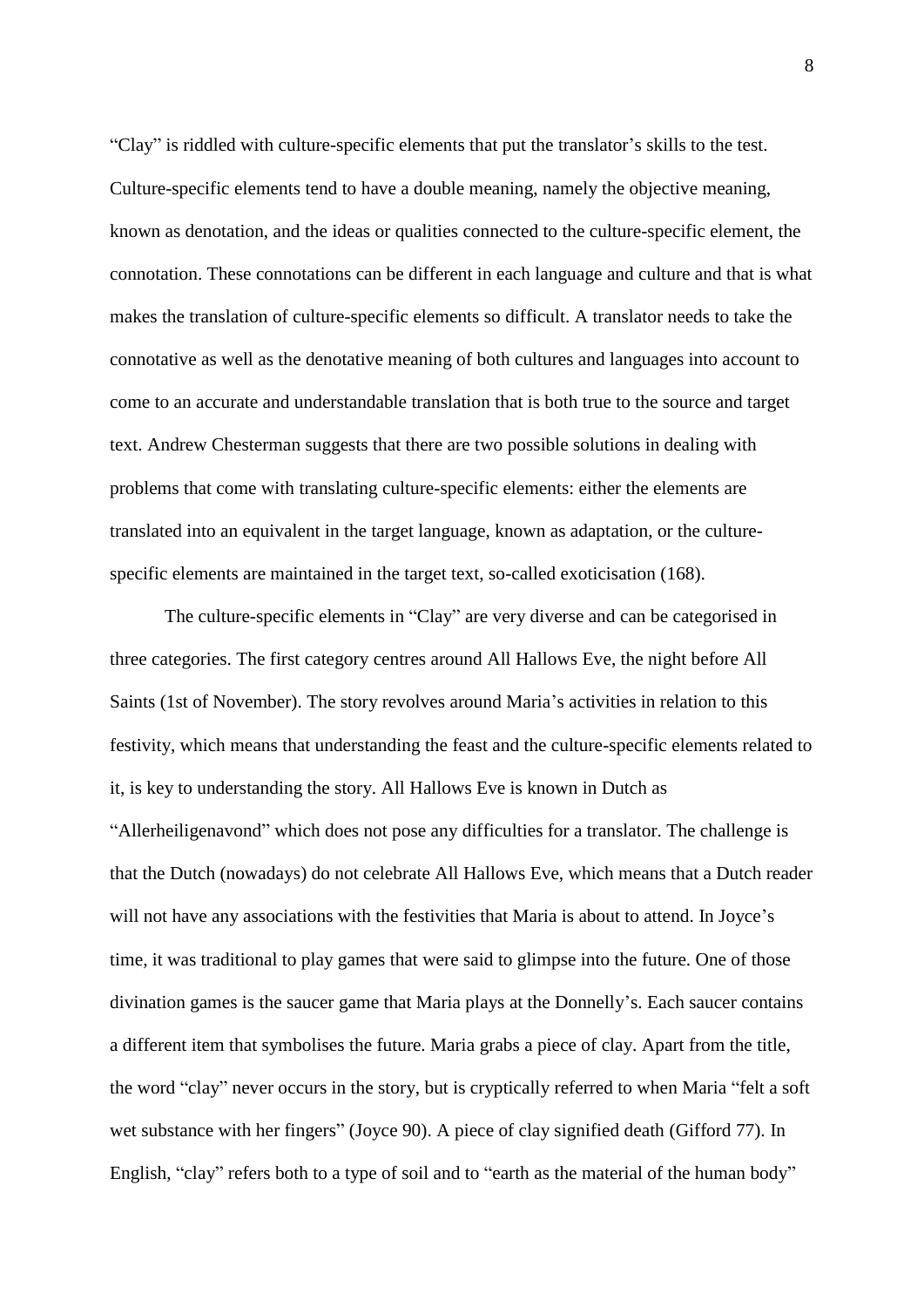(*OED*). This definition comes from the Bible that states that "the Lord God formed man of the dust of the ground" (Genesis 2:7). Later on, it says that "thou return unto the ground; for out of it wast thou taken: for dust thou art, and unto dust shalt thou return" (Genesis 3:19). As Christine O'Neill points out, "the breadth of reference of the word 'clay' is particular to English" (70) and is difficult to translate in other languages. The first translation of "clay" in Dutch that comes to mind is "klei". However, "klei" only refers to the type of soil and not to the association with death, whereas the synonym "aarde" encompasses both. A common Dutch phrase is "iemand ter aarde bestellen," which means to bury someone or to give someone back to the earth. Although this is less evocative of death than "clay" is, it still portrays the symbolism in a similar way. This has led to my decision to translate the title with "aarde". If the symbolism of death in the title is lost, the reader will have difficulties understanding the game that Maria plays

The story also features currency. Joyce uses two ways to refer to the formerly British monetary unit. At first, it is stated that Maria has "two half-crowns and some coppers" (Joyce 85) in her purse. Later on, it is mentioned that she "would have five shillings clear after paying tram fare" (Joyce 86). Not every Dutch reader will be familiar with the formerly British currency and will be confused when there are two different names for it in the story. Since two half-crowns equals five shillings, I chose to substitute the former with the latter to avoid confusion. This does not mean that every reader will know what a shilling is, but I have not adapted it to the modern currency because that would take away the authenticity of the story. Besides, the meaning can be extracted from the story. I have nonetheless attempted to make it as easy as possible for a Dutch audience to understand. For example, when Maria has to pay "two-and-four" (Joyce 88), I have translated this by "twee shilling en vier penny".

Lastly, many streets and other geographical places are specifically named in the story. Maria's route to the Donnelly family is, for instance, explicitly stated. She travels from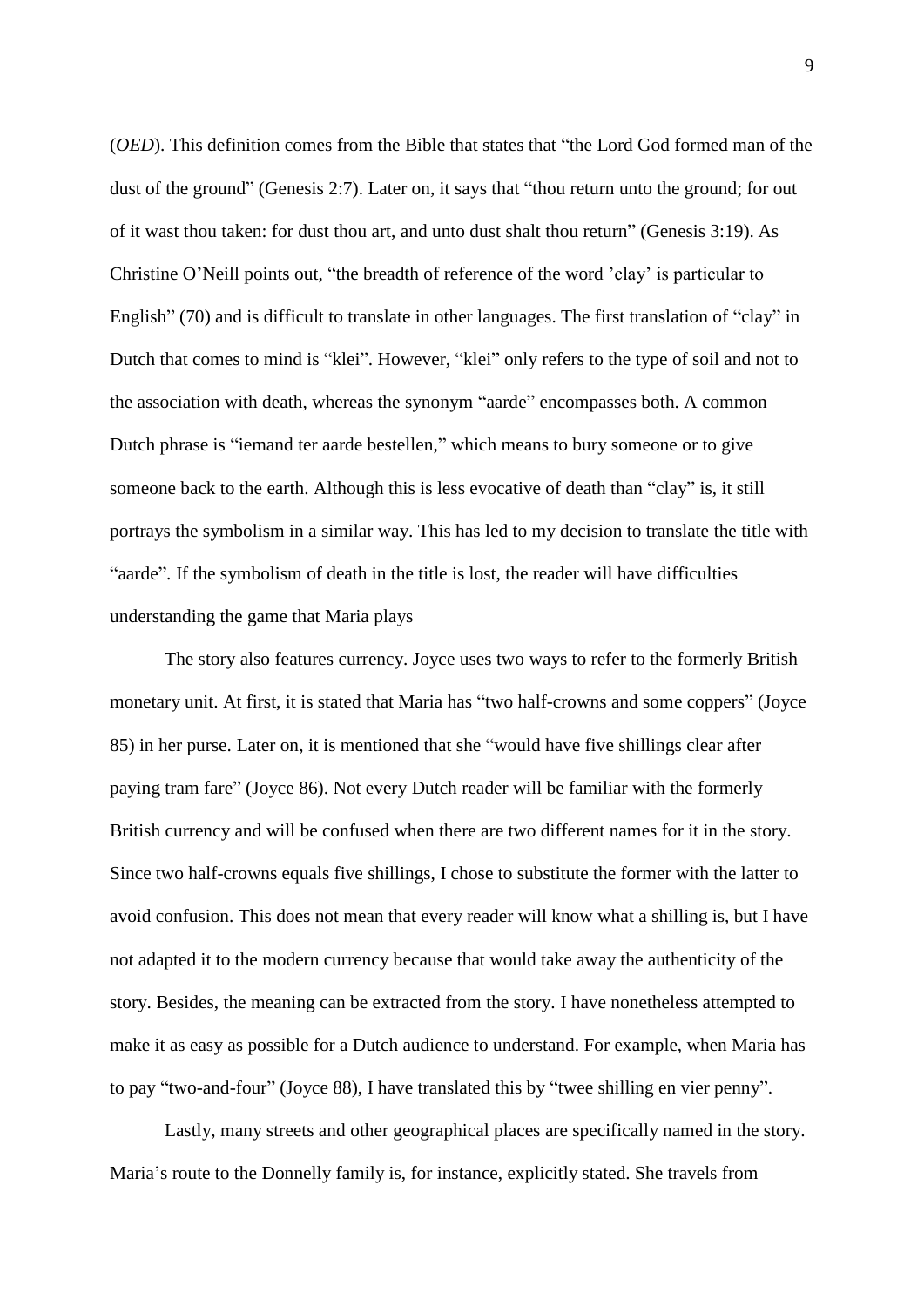Ballsbridge to Drumcondra via the Pillar to buy a cake at Downes's cake-shop. There are a number of possibilities that can be considered when translating these concepts into Dutch. According to *De Nederlandse Taalunie* there are two approaches that are most commonly used in Dutch: either the names are literally adopted (using an "endonym"), or the names are adapted to the Dutch spelling, or completely or partially replaced by a Dutch exonym ("Spelling"). In most cases, I have chosen not to translate these culture-specific elements because they are so specific to Dublin that changing them would take away the quintessentially Irish mood. I did, however, alter some if it would cause difficulties for a Dutch reader. The Pillar, for example, became "de Nelson Pillar". In this case I added information to clarify what is referred to.

#### Language Pair-Specific Problems

There are several difference between English and Dutch that can cause difficulties in translation. An important point that deserves the attention of a translator is the use of punctuation. The most remarkable punctuation is Joyce's use of dashes to indicate that something is said. This is highly unusual and it would be preferred in Dutch to use inverted comma's. However, it must be considered that Joyce did this with specific reasons. Joyce disliked the use of what he called "perverted commas", because "they insinuate a spurious hierarchy between the language of the narrator ... and the limited perspective of the characters. Moreover, perverted commas impose boundaries between speakers, implying that their speech is private property" (Ellmann 60). Because it was so important to Joyce to use dashes, I decided not to replace them by inverted commas.

Another issue concerned with punctuation that needs to be highlighted is the use of the semi-colon and the comma. These are generally more often used in English than in Dutch and it is up to the discretion of the translator the use them as deemed fit. As a rule of thumb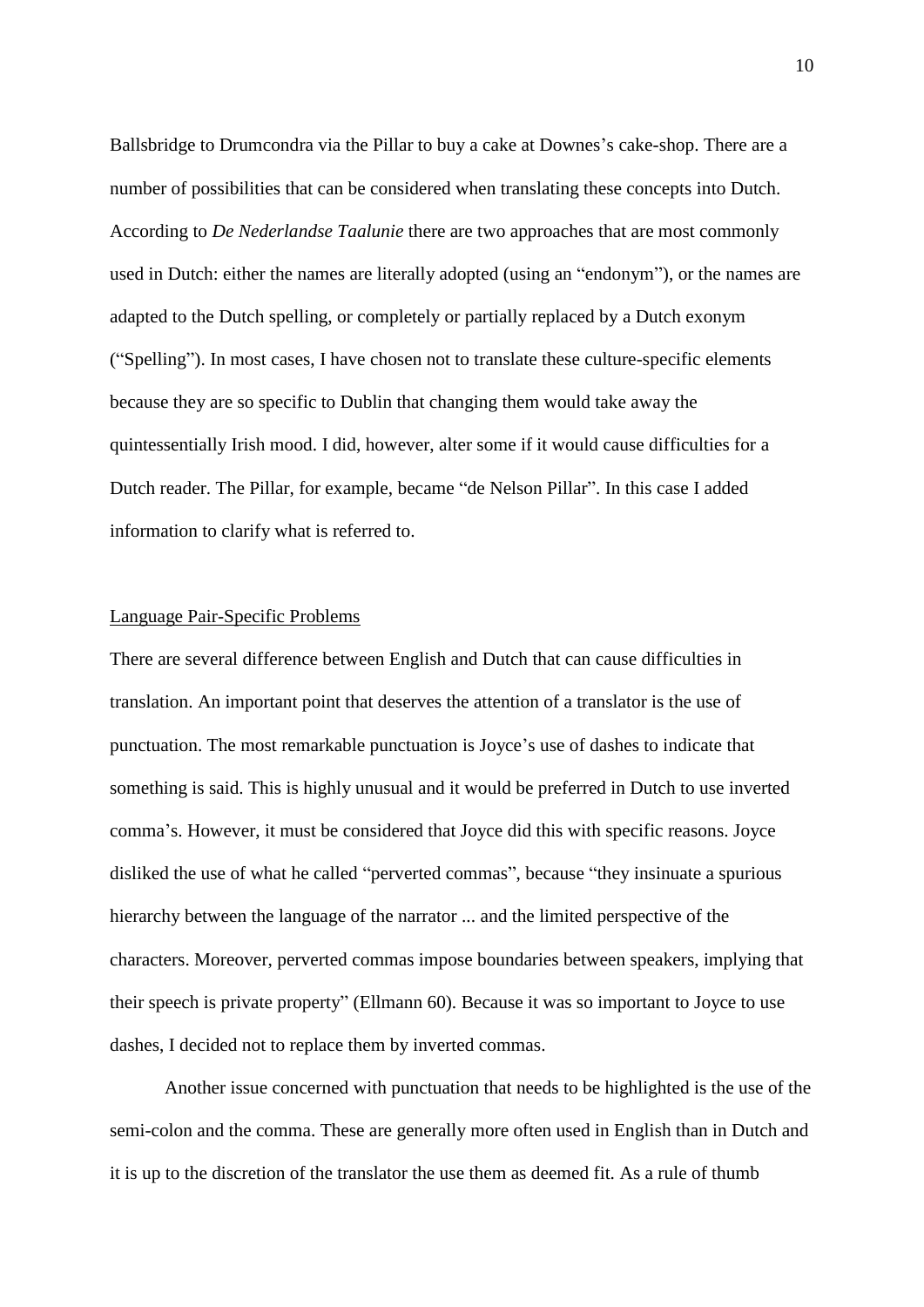decision, I have replaced most of the semi-colons by commas since this is more appropriate in Dutch. For instance, the sentence " these barmbracks seemed uncut; but if you went closer..." (Joyce 85) became in Dutch "ze leken ongesneden, maar als je goed keek...".

#### Source Text Specific Problems

James Joyce is renowned for his unique style and use of language. A great deal of attention in this area has been paid to his major works *Ulysses* and *Finnegans Wake*, yet language and style are equally important in *Dubliners.* As Katie Wales argues, the "plainness of the style was an effect as carefully crafted as any of his later marked stylistic deviations; and the rhetorical techniques actually contribute to the sense of ordinariness conveyed" (37). In a letter to his publisher Grant Richards, Joyce states that "he has written the stories in a style of 'scrupulous meanness'" (Wales 38). The phrase suggests Joyce's concern with language and the precision and restraint with which he chose it. Scrupulous means "thorough, exact, and careful about detail" (Collins), and meanness denotes the "ordinariness" with which the stories are written, hence a "mean" or "middle" style. The challenge for a translator is to avoid wordy translations that compromise Joyce's style.

A very important part of Joyce's style is the use of repetition. Joyce's intention when writing *Dubliners* was to write "a chapter of the moral history" of Ireland (qtd. in Seidel 43). He wanted to give insight into the life of the average Dubliner and the reason he chose Dublin for the scene was because "that city seemed [to be] the centre of paralysis" (qtd. in Seidel 43). In order to portray everyday life for what it was, Joyce had to focus on the rituals and routine of this everyday life. The language and the rhetorical skills which he deploys underline this theme. Joyce deliberately chose a more unsophisticated style of writing not only to reflect the plainness of everyday life in Dublin, but also to reflect the idiolect of the character portrayed. Furthermore, Joyce uses focalisation as a literary device to draw more attention to his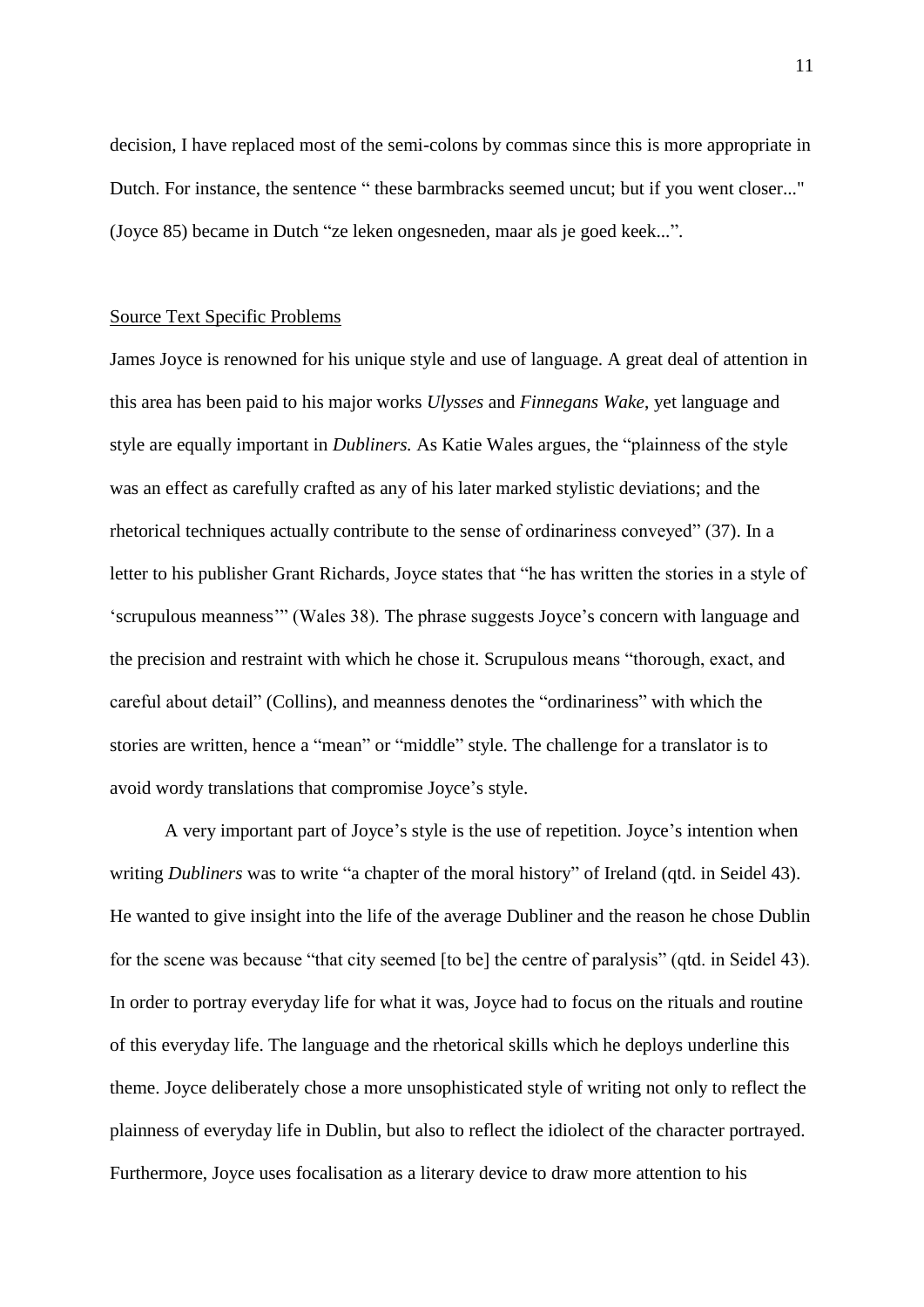character's idiolect. Hugh Kenner dubbed this technique the "Uncle Charles Principle" which means that "the narrative idiom need not be the narrator's" (18). A great example from "Clay" is when it is stated that Joe "was so nice to" Maria (Joyce 91). The use of "nice" is very characteristic of Maria, as explained later on, and it would be more common for a narrator to say that he was very good to her. As translator it is important to notice this subtle differences, in order to stay true to Joyce's style.

One of the pitfalls for a translator is an attempt to "rewrite" Joyce's style by replacing repetitions by synonyms. Particularly in "Clay", Joyce used a considerable amount of lexical and syntactic repetition. The opening paragraph of the story gives a good impression of the narrative style as a whole:

The matron had given her leave to go out as soon as the women's tea was over *and* Maria looked forward to her evening out. The kitchen was spick *and* span: the cook said you could see yourself in the big copper boilers. The fire was nice *and* bright *and* on one of the side-tables were four *very* big barmbracks. These barmbracks seemed uncut; *but* if you went closer you would see that they had been cut into long thick even slices *and* were ready to be handed round at tea. Maria had cut them herself.

Maria was a *very, very* small person indeed *but* she had a *very long* nose *and* a *very long* chin. (Joyce 85; emphasis added)

In this paragraph alone, there are already eight instances of the syntactic connectives "and" and "but". Throughout the story the repetitive use of these connectives convey an impression of Maria's character, namely that she has a rather simplistic mind and lifestyle and a rather limited world-view. It conveys the image of childish person. In addition, the recurrent use of "but" adds to her reputation as a "veritable peace-maker" (Joyce 85). In an attempt to smooth the troubles and deficiencies of her life, Maria tries to see the good in everything and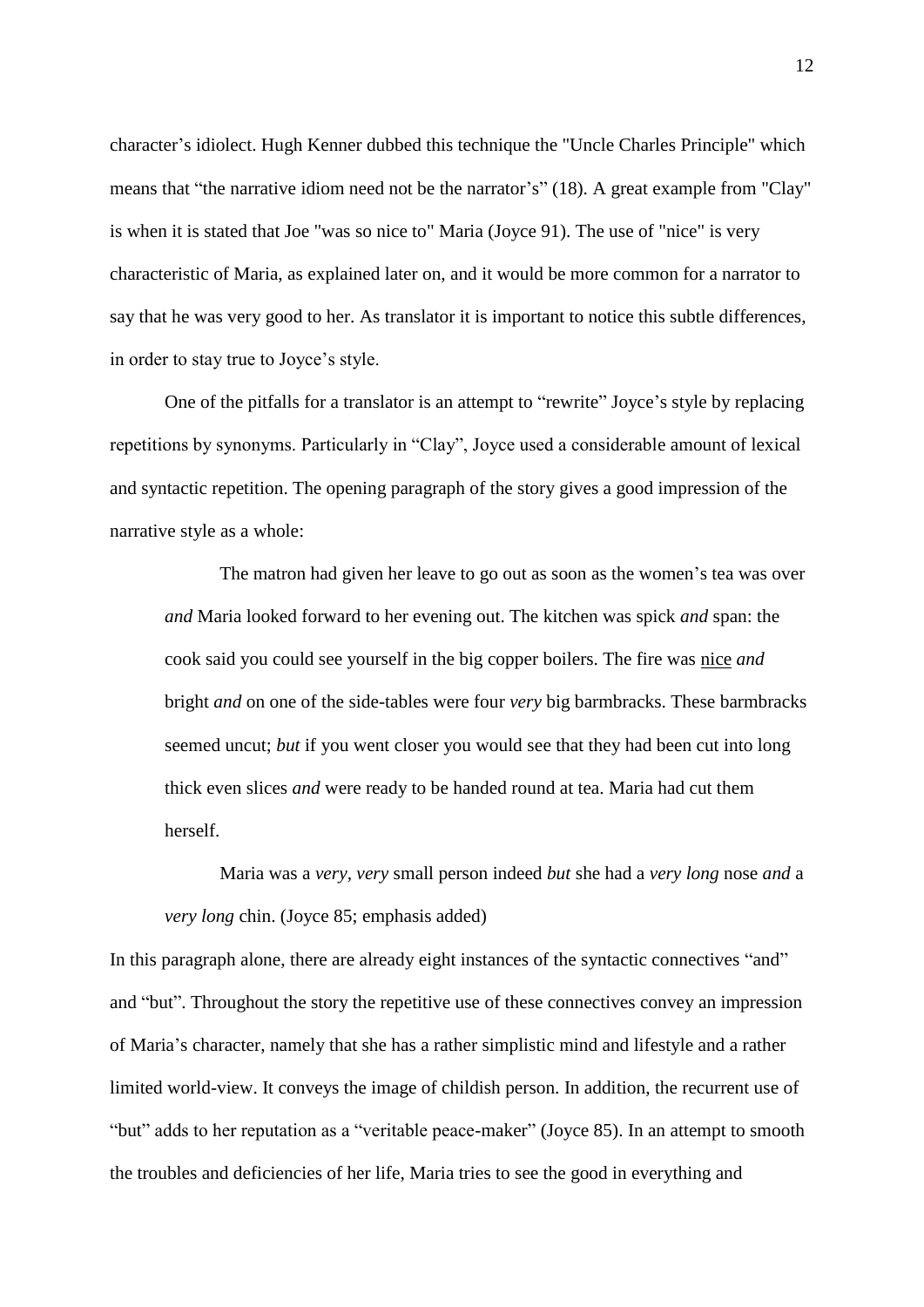everyone. Every negative thought and image is generally followed by a positive: "[s]he used to have such a bad opinion of Protestants but now she thought they were very nice people, a little quiet and serious, but still very nice people" (Joyce 86).

The childish image is enhanced by the frequent use of the adjective "nice". The word occurs twelve times in "Clay" out of only twenty-nine times in the whole collection. The repeated use of "nice" is noteworthy for several reasons. First of all, as aforementioned, it is used as tool of characterisation. The various occurrences of "nice" all have a very different meaning. The entry in the *Oxford English Dictionary* gives 14 possible definitions of "nice" and states that "it is difficult to say in what particular sense the writer intended [the word] to be taken", which suggests a hollowness of the phrase. Maria mostly uses it to describe people and things in a positive light which again adds to her status as peacemaker. In addition, once again the recurrence of "nice" can be understood as mimicking the speech patterns and linguistic abilities of Maria. It demonstrates a lack of linguistic variation which only further reinforces the childlike image. It is difficult to translate "nice" in Dutch in a similar consistent fashion. Since it has so many different definitions, I had to chose several different translations. However, I have tried to remain consistent throughout the text in an attempt to portray the same repetition. Seven out of twelve instances of nice refer to people. I chose to refrain from stylistic variation and I have translated all these instances with "aardig".

Another very important part of Joyce's style is the subtle use of tone. Tone is so important in "Clay" because it supports the image of Maria's childishness. This childlike image immediately becomes clear in the opening sentence of the story: "The matron had given her leave to go out" (Joyce 85). This suggests that Maria is not able to decide for herself when she can go out and should ask permission from the matron. Although this sentence is toneless by itself, it can be interpreted in a number of ways, depending on the context. In this case it indicates Maria's position within the hierarchy of the laundry and I have therefore

13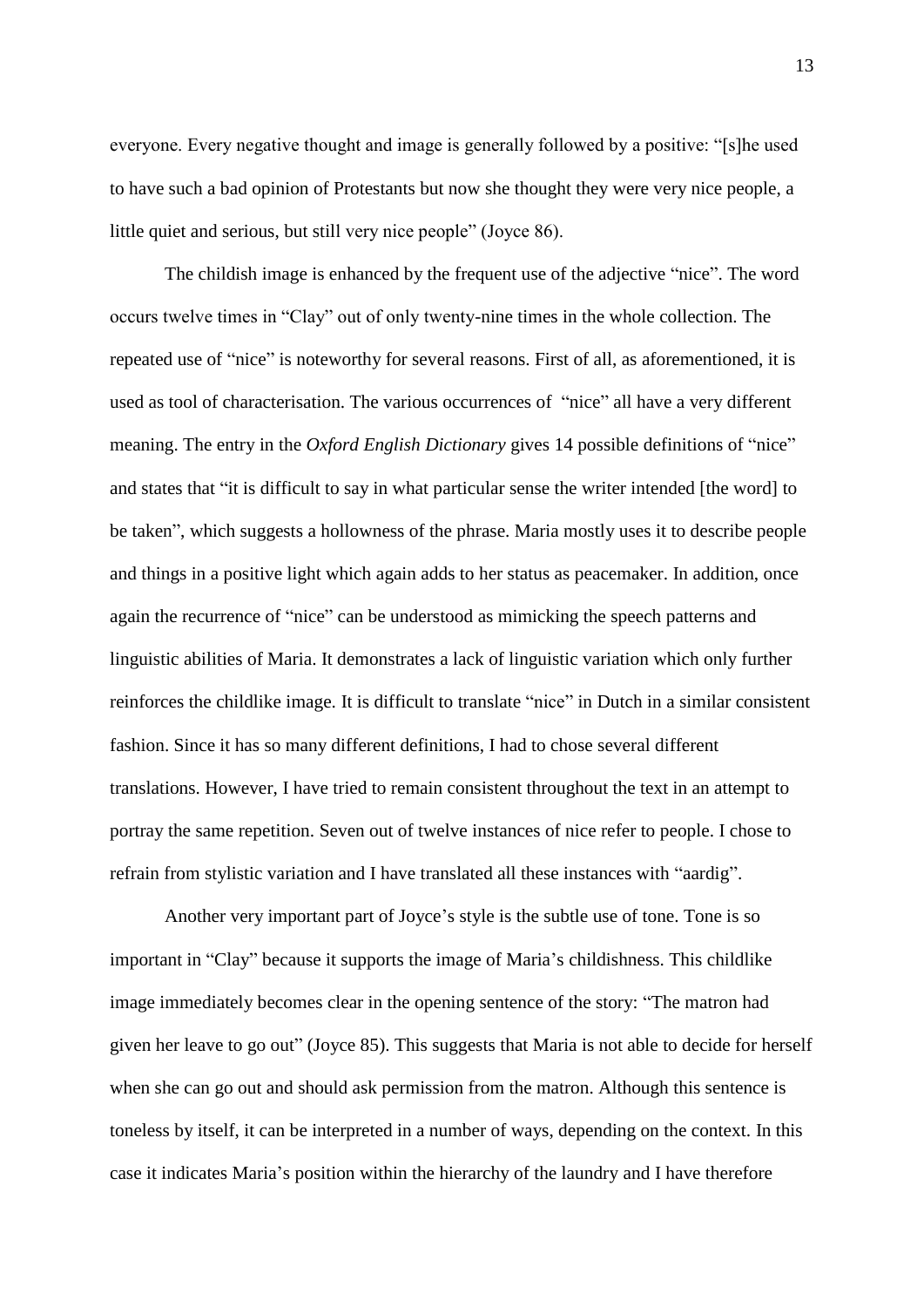translated leave with "toestemming" rather than "verlof". This suggested childishness from the opening sentence is reinforced later on in the same paragraph when the story moves to the barmbracks. It is stated that "Maria had cut them herself" (Joyce 85). As opposed to the first sentence, this sentence is very dependent on tone. The key word here is "herself," because it suggests a sense of pride. Cutting barmbracks is a task that requires minimal skill and the note of pride in Maria's attitude shows that she considers it quite an accomplishment. This illustrates her childlike mind and indicates the narrow scope of her life and the way it limits her horizon.

#### **Conclusion**

The translation of James Joyce's short story "Clay" poses many problems for a translator. One of the major pitfalls for a translator is Joyce's unique and exquisite writing style. Although it may not be obviously marked, Joyce has paid a great deal of attention to language and style. He purposefully made use of lexical repetition over the stylistically use of synonyms, in order to underline his theme of paralysis and to portray the repetitive routine of everyday life in Dublin. In addition, style is used to characterise Maria and to give insight in her unsophisticated childlike mind. It is this hidden complexity, and especially what appears to be the simplicity of the text, that will demand the most of a translator. It was precisely this part of the translation that I struggled the most with. This was mainly because style is such an important part of Maria's characterisation that a change in style would easily have led to a change in character. Moreover, the subtle use of tone is a special problem because it is dependent on the reader's ear and it is open to interpretation. The most demanding, however, was the translation of "nice". It is exactly because it is such a hollow phrase that can be translated in so many ways, that caused the most difficulty.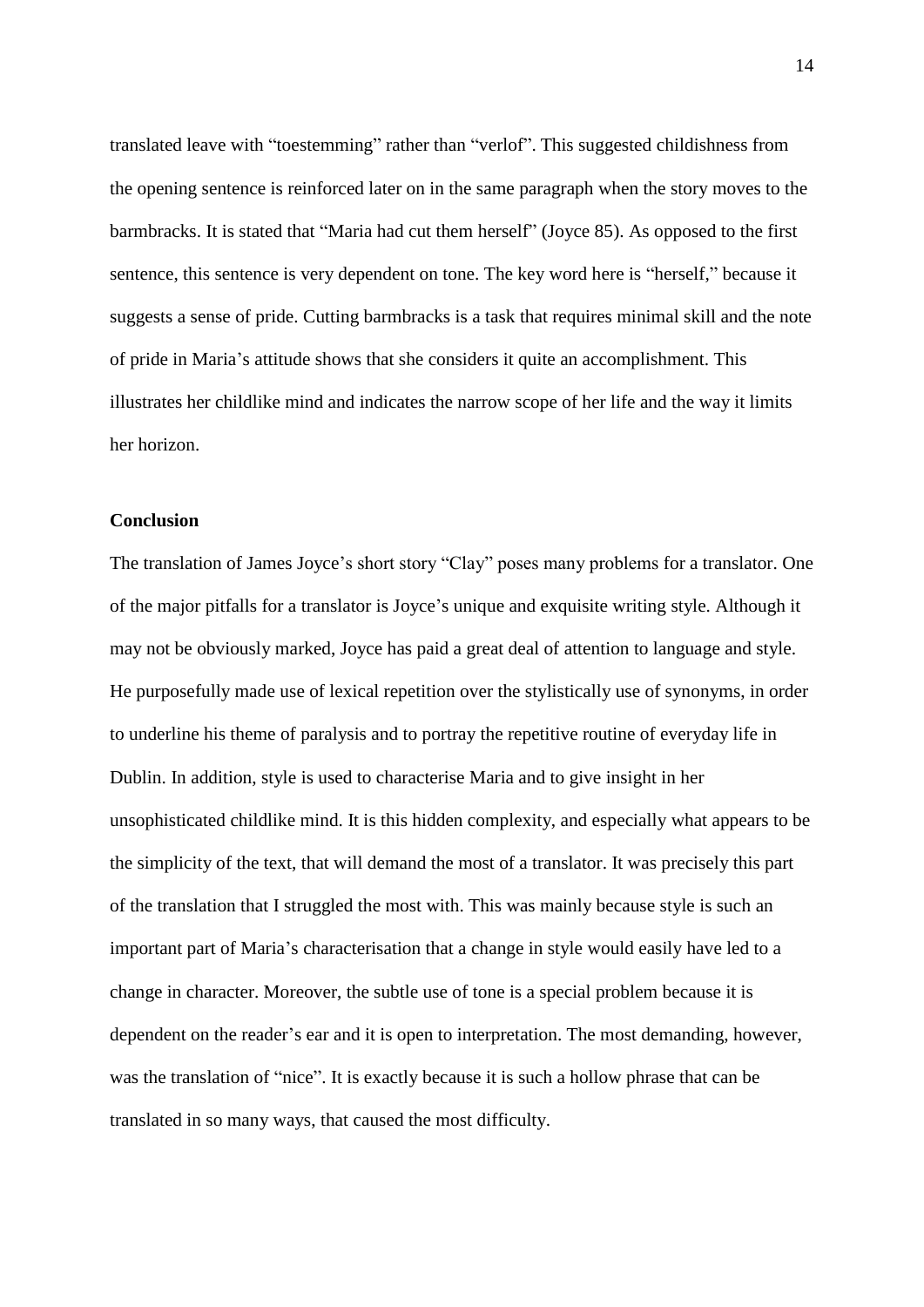Furthermore, the quintessentially Irish mood and the culture-specific elements that are part of the story will also put the translator's skills to the test. It is important to weigh all options when deciding whether to translate culture-specific elements or not. This may take some time because the importance of the strong culture meaning they provide the text with must be taken into account. In the case of "Clay" I decided, after careful consideration, to maintain the culture-specific elements because I believe that most not cause too much difficulty for a Dutch audience. Even if certain elements may not be understood at once, this will not affect the understanding of the story. I have adapted some where necessary if they could cause difficulties.

Lastly, the historical background to which the story is written can lead to a different interpretation from the target audience due to a lack of knowledge. Joyce lived in very tumultuous times and a lot happened and changed in Ireland at the time he wrote *Dubliners.*  Without this specific knowledge and understanding the target audience might have difficulties fully understanding the story. As a translator, it is important to take this into account. All in all, the complexity of "Clay" should not be underestimated.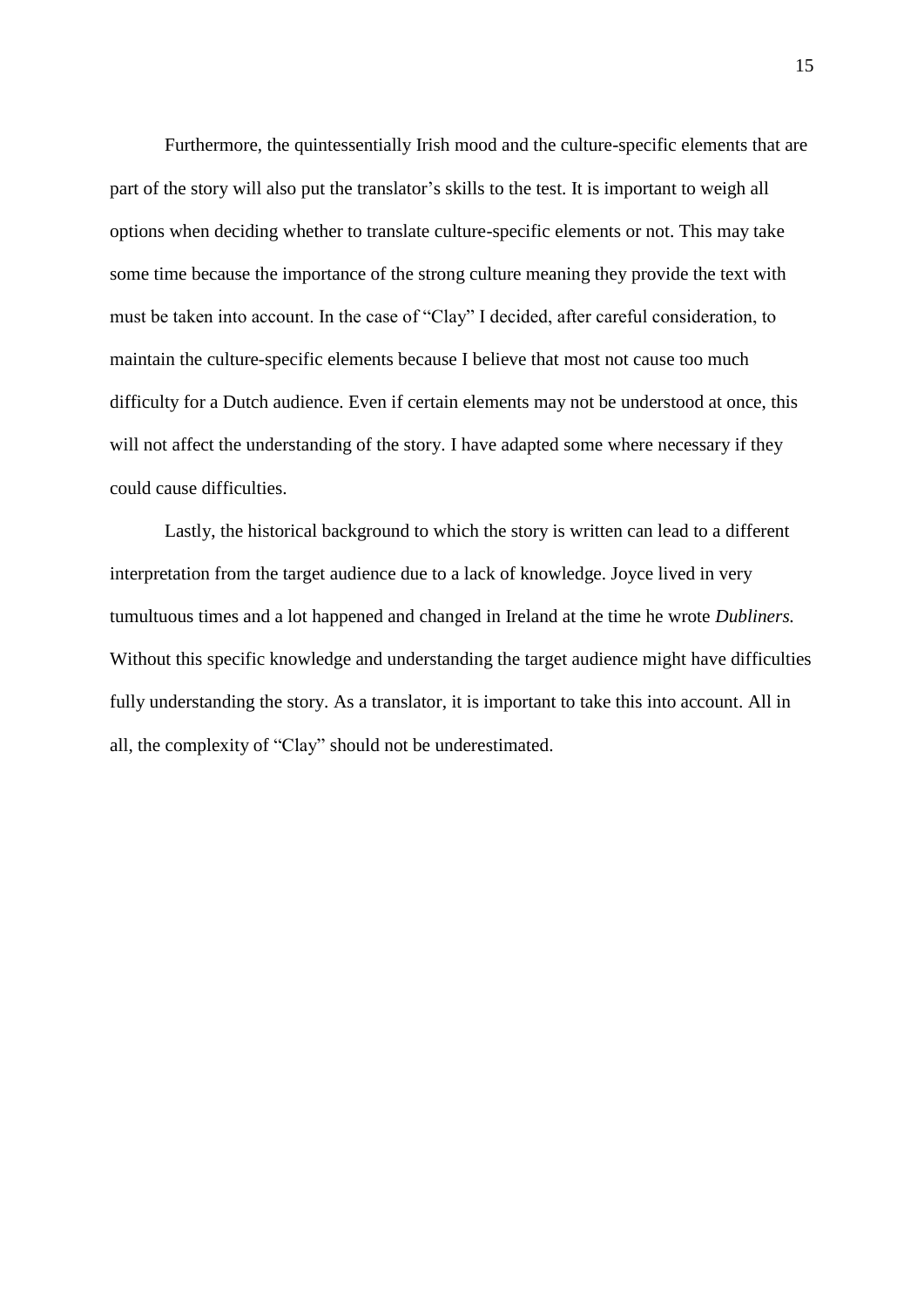#### **Appendix I**

**.** 

#### Aarde

De directrice had haar toestemming gegeven om meteen na de broodmaaltijd $1$  voor de vrouwen weg te gaan en Maria verheugde zich op haar avondje uit. De keuken was brandschoon: de kok zei dat je jezelf kon zien in de grote koperen ketels. Het vuur brandde helder en warm en op een van de bijzettafels lagen vier enorme krentenbroden<sup>2</sup>. Ze leken ongesneden, maar als je goed keek kon je zien dat ze in lange, dikke, gelijke plakken waren gesneden, klaar waren om rondgedeeld te worden bij het eten. Maria had ze zelf gesneden.

Maria was een werkelijk heel, heel klein vrouwtje, maar ze had een ontzettend lange neus en een ontzettend lange kin. Ze praatte een beetje door haar neus, altijd op een geruststellende toon: Ja, lieverd, en Nee, lieverd. Ze werd altijd gehaald als de vrouwen onenigheid hadden over hun wastobbes en ze slaagde er altijd in om vrede te stichten. Op een dag had de directrice tegen haar gezegd:

 $-$  Maria, je bent een echte vredesduif<sup>3</sup>!

 $<sup>1</sup>$  Although "tea" literally means "thee" it refers to a light meal with tea in the late afternoon. The</sup> Dutch equivalent of this would be "de broodmaaltijd".

<sup>&</sup>lt;sup>2</sup> Barmbracks are "speckled cakes", or currant and raisin breads, that were traditionally baked "with coins or rings in them, each item symbolising a future - riches or marriage" (Brannigan 38). After I figured out what barmbracks were, the first image that came to mind was that of "Twentsche krentenwegge" which is basically exactly the same but with a different tradition. Although this might sound like a perfect translation I found it a bit too local. For that reason I chose the more neutral "krentenbroden". This translation means that the tradition behind the barmbracks remains unknown, but since this is not essential to understanding the story there is no need to explain.

 $3$  I have also considered "vredestichter" but in the end decided to go with "vredesduif" because that implies more of a symbolic meaning, whereas "vredestichter" can be interpreted as actively bringing peace.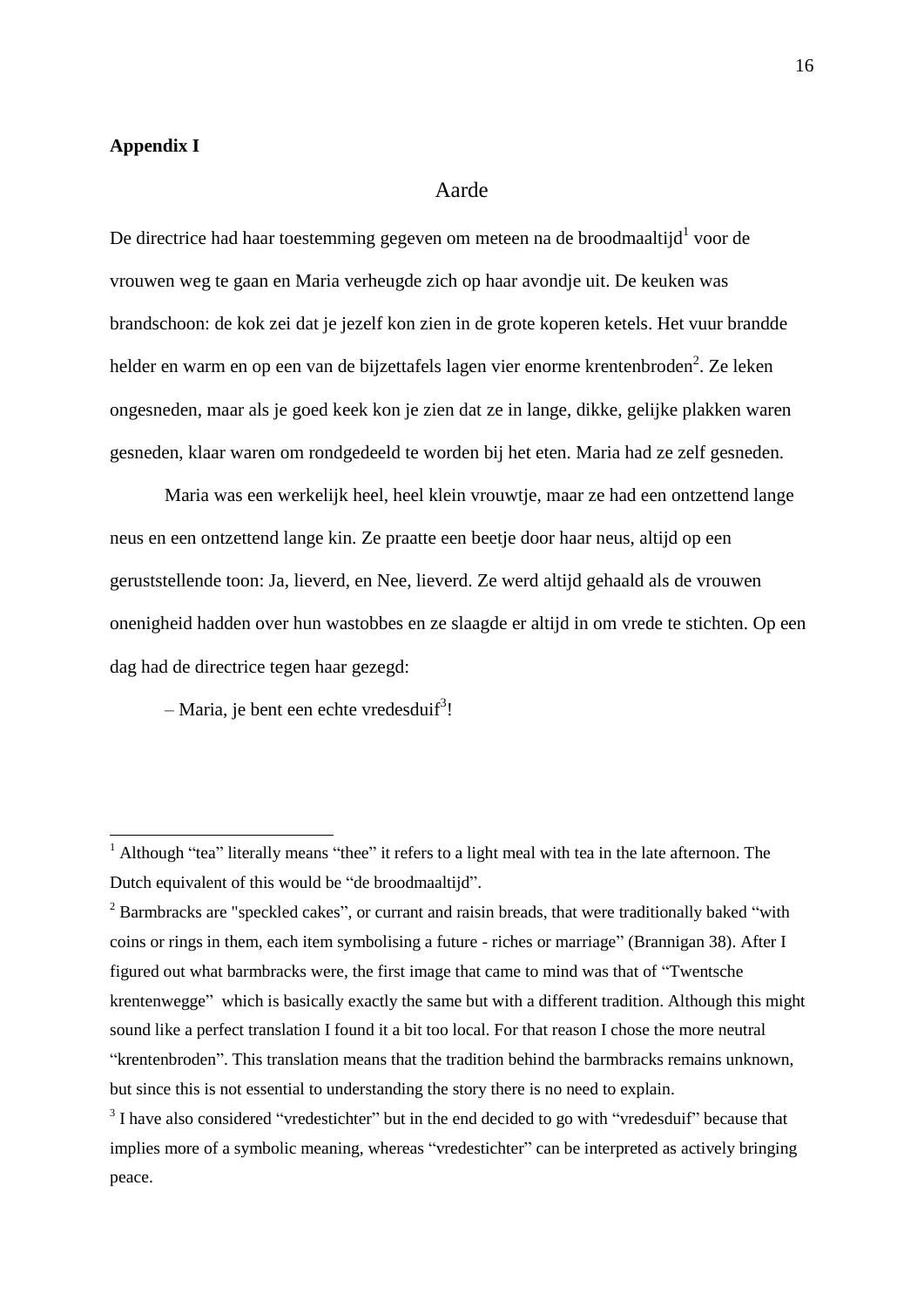En de onderdirectrice en twee dames van het bestuur hadden het compliment gehoord. En rooie Mooney zei altijd wat ze de doofstomme, die verantwoordelijk was voor de strijkijzers, wel niet zou aandoen als Maria er niet was. Iedereen was zo dol op Maria.

De vrouwen kregen hun eten om zes uur en ze zou nog voor zevenen weg kunnen zijn. Twintig minuten van Ballsbridge naar de Nelson Pillar; twintig minuten van de Nelson Pillar naar Drumcondra; en twintig minuten om de spulletjes te kopen. Ze zou er nog voor achten zijn. Ze haalde haar beurs<sup>4</sup> met de zilveren knip tevoorschijn en las nogmaals de woorden: *Een cadeau uit Belfast*. Ze was erg gehecht aan die beurs omdat Joe die vijf jaar geleden voor haar had meegebracht toen hij en Alphy op pinkstermaandag naar Belfast waren geweest. Er zat vijf shilling en nog wat kleingeld in. Ze zou precies vijf shilling overhouden na het betalen van het tramkaartje. Wat zouden ze een fijne avond hebben met al die liedjes die de kinderen zouden zingen! Ze hoopte alleen wel dat Joe niet dronken thuis zou komen. Hij was zo anders als hij wat gedronken had.

Hij had vaak gevraagd of ze bij hem wou<sup>5</sup> intrekken, maar ze zou zich het vijfde wiel aan de wagen voelen<sup>6</sup> (ook al was de vrouw van Joe nog zo aardig tegen haar) en bovendien was ze gewend geraakt aan haar leven in de wasserij. Joe was een prima vent. Ze was vroeger hun kindermeisje geweest en Joe zei vaak:

– Mamma is mamma maar Maria is mijn echte moeder.

**.** 

<sup>&</sup>lt;sup>4</sup> I chose "beurs" over "portemonnee" because it suits Maria and her situation. I have also taken the period in which the text was written into account and decided that "beurs" would be more appropriate. <sup>5</sup> The use of "wou" in written language may be considered incorrect and/or informal, but I used it nonetheless because it represents Maria's character and reflects Joyce's style of "scrupulous meanness." I have remained consistent throughout the text.

<sup>&</sup>lt;sup>6</sup> I decided to translate this phrase with a trope because it clearly represents what Maria is trying to say. She indicates that "she would have felt herself in the way," meaning that she either feels unwelcome or an impediment, which is exactly what the trope indicates.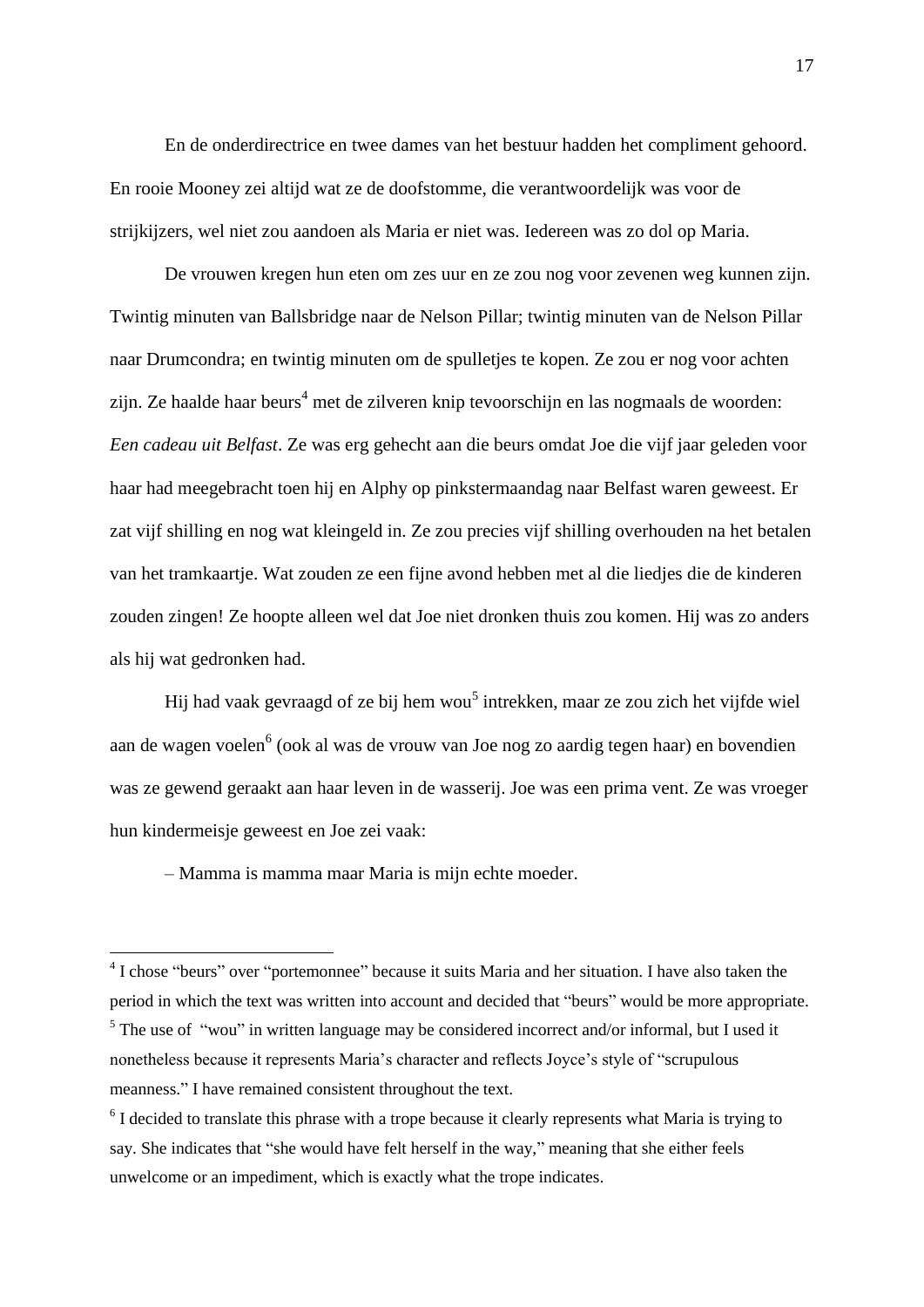Na het uiteenvallen van het gezin hadden de jongens voor haar die positie in de *Dublin by Lamplight-*wasserij geregeld en ze vond het er leuk. Vroeger dacht ze weinig goeds over Protestanten maar nu vond ze het bijzonder aardige mensen, een beetje stil en zwaar op de hand, maar nog steeds bijzonder aardige mensen in de omgang. Dan had ze nog haar planten in de kas en ze hield ervan om die te verzorgen. Ze had mooie varens en vetplanten en, wanneer er gasten kwamen, gaf ze hen altijd een of twee stekjes uit haar serre mee naar huis. Van één ding hield ze niet en dat waren de psalmen op de muren, maar de directrice was zo'n aardig persoon om mee om te gaan, zo verfijnd.

Toen de kok haar vertelde dat alles klaar was ging ze de vrouwenkamer binnen en begon aan de grote bel te trekken. Binnen enkele minuten kwamen de vrouwen in groepjes van twee en drie binnen terwijl ze hun stomende handen aan hun rok afveegden en de mouwen van hun blouses over hun rode stomende armen trokken. Ze namen plaats achter hun enorme mokken die de kok en de doofstomme vulden met hete thee die al in enorme tinnen kannen geroerd was met melk in suiker. Maria was verantwoordelijk voor het verdelen van het krentenbrood en ze zag erop toe dat elke vrouw vier sneetjes kreeg. Er werd een hoop gegrapt en gelachen tijdens het eten. Lizzie Fleming zei dat Maria zeker de ring zou krijgen en ook al had Fleming dat al zo veel Allerheiligenavonden gezegd, Maria moest erom lachen en zei dat ze geen ring of man wou, maar toen ze lachte fonkelden haar grijsgroene ogen met teleurgestelde onzekerheid<sup>7</sup> en raakte het puntje van haar neus bijna het puntje van haar kin. Daarop hief rooie Mooney haar mok en bracht een toost uit op Maria's gezondheid terwijl alle andere vrouwen hun mokken op de tafel kletterden, en ze zei dat ze het jammer vond dat ze

 $\overline{a}$ 

 $<sup>7</sup>$  The "disappointed shyness" in Maria's eyes indicates how she feels and is a reflection of her</sup> character. Maria is not just shy but rather insecure and tries to laugh her insecurities away. This is why I translated "shyness" by "onzekerheid" and not as "verlegenheid."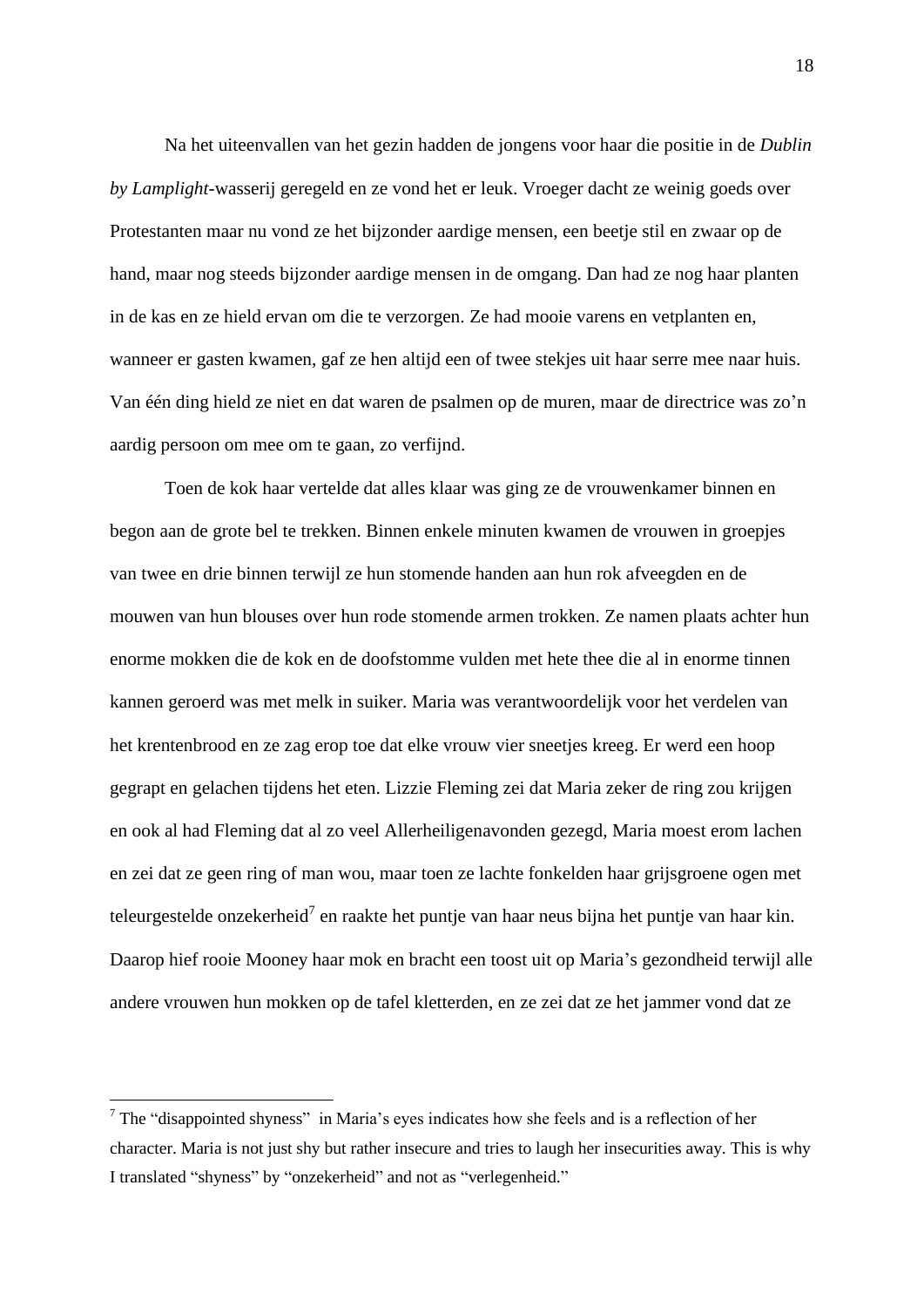geen druppel bier<sup>8</sup> had om op haar te drinken. En Maria lachte opnieuw tot het puntje van haar neus bijna het puntje van haar kin raakte en tot haar kleine lichaam bijna uit elkaar schudde omdat ze wist dat Mooney het goed bedoelde, ze was per slot van rekening een ordinaire<sup>9</sup> vrouw.

Maar wat was Maria blij toen de vrouwen hun eten op hadden en de kok en de doofstomme begonnen waren met het afruimen van de tafel! Ze ging naar haar kleine slaapkamertje en verzette de wekker van zeven naar zes uur omdat ze zich realiseerde dat de volgende ochtend een misochtend was. Ze trok haar schort en werkschoenen uit en legde haar beste kleren klaar op het bed en zette haar zondagse schoenen naast het voeteneinde van het bed. Ze trok ook een andere blouse aan en toen ze voor de spiegel stond dacht ze aan hoe ze zich kleedde voor de mis op zondagochtend toen ze nog een klein meisje was, en ze keek met een eigenaardig soort sympathie naar het kleine lichaam dat ze zo vaak mooi had gemaakt. Ondanks haar leeftijd vond ze dat ze een mooi klein lijfje had.

Toen ze buiten kwam glinsterden de straten van de regen en was ze blij met haar oude bruine regenjas. De tram was vol en ze moest op een klein bankje achterin de wagon zitten, met haar gezicht naar alle mensen. Ze kon met haar voeten nauwelijks bij de grond. In haar gedachten ging ze alles langs wat ze ging doen en dacht hoe veel beter het was om onafhankelijk te zijn en je eigen geld op zak te hebben. Ze hoopte maar dat ze een fijne avond zouden hebben. Ze was er bijna zeker van, maar ze kon toch niet helpen denken hoe jammer het was dat Alphy en Joe niet meer tegen elkaar praatten. Tegenwoordig hadden ze altijd

**.** 

<sup>&</sup>lt;sup>8</sup> Porter is a dark brown beer which is nowadays not very well-known with the public. For that reason I decided to translate it as just "bier," and not specifically porter. The same applies to stout later on in the text.

 $9^9$  I chose to translate "common" as "ordinair" because it refers back to Ginger Mooney. "Ordinair" portrays a sense of vulgarity and uncivil behaviour whereas "gewoon" hints at ordinariness. Joyce characterises Mooney as a dominant person and therefore "ordinair" seemed more fit.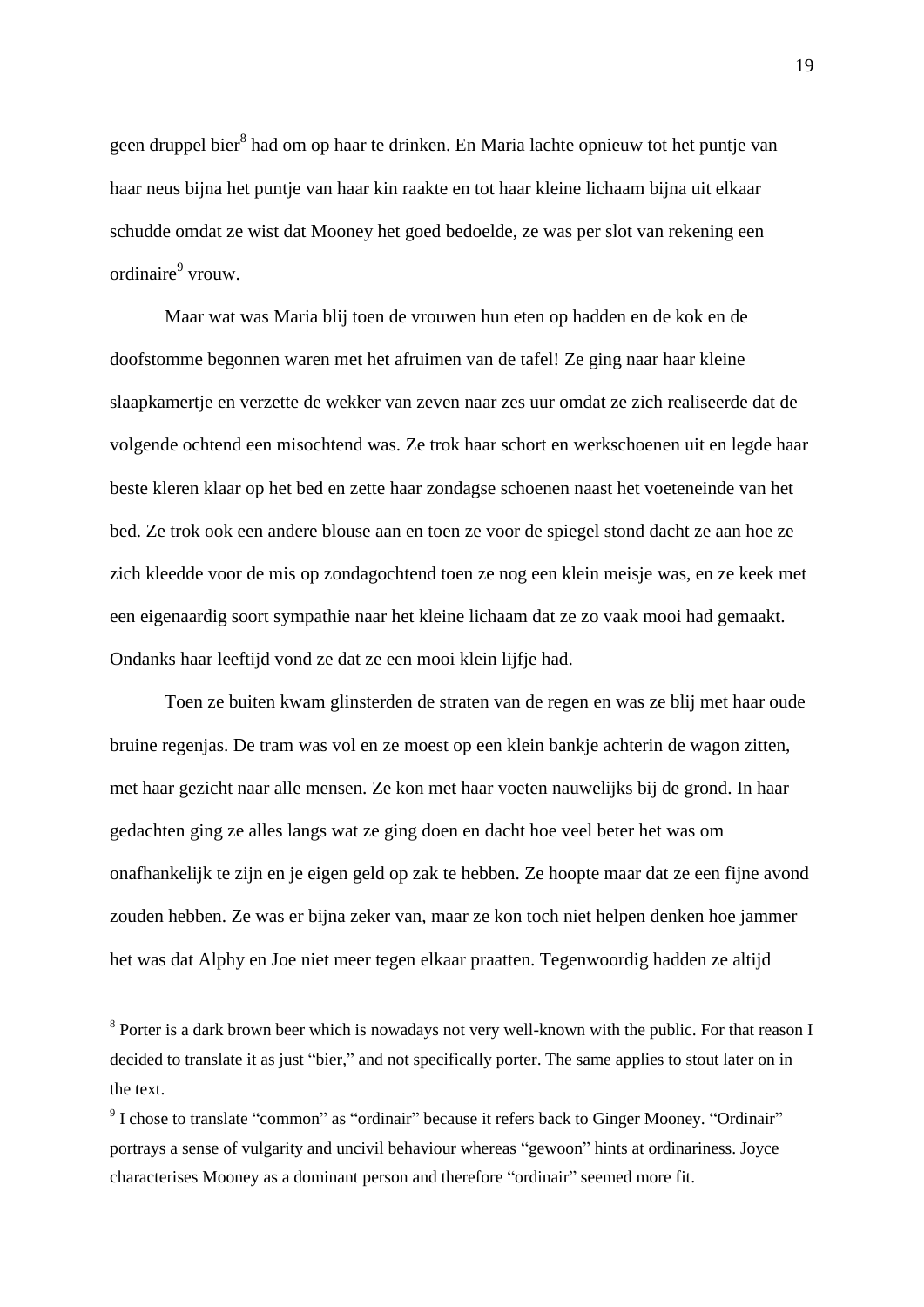ruzie, maar vroeger, toen ze nog klein waren, waren het elkaars beste vrienden: maar zo was het leven.

Ze stapte uit bij de Nelson Pillar en baande zich vlug een weg door de menigte. Ze ging naar binnen bij banketbakkerij Downes, maar de winkel stond zo vol met mensen dat het erg lang duurde voordat ze werd geholpen. Ze kocht een doos met twaalf gemengde cakejes<sup>10</sup> en verliet de winkel uiteindelijk met een grote goed gevulde tas. Toen bedacht ze wat ze nog meer zou kopen: ze wilde iets ontzettend moois kopen. Ze zouden vast en zeker genoeg appels en noten hebben. Het was lastig om iets te verzinnen wat ze kon kopen en het enige wat ze zich kon bedenken was taart. Ze besloot om een rozijnencake te kopen, maar op de rozijnencake van Downes zat niet genoeg amandelglazuur, dus ging ze naar een winkel in Henry Street. Het duurde erg lang voordat ze haar keuze kon maken en de stijlvolle jonge dame achter de toonbank, die zichtbaar een beetje geïrriteerd was door haar, vroeg haar of ze soms op zoek was naar een bruidstaart. Dat deed Maria blozen en ze glimlachte verlegen naar de jonge vrouw, maar die nam het allemaal erg serieus en sneed uiteindelijk een dikke plak rozijnencake af, pakte het in en zei:

– Twee shilling en vier penny, alstublieft.

**.** 

Ze had verwacht dat ze in de tram naar Drumcondra moest staan omdat geen van de jonge mannen haar leek op te merken, maar een oudere man maakte plaats voor haar. Hij was een gezette man en droeg een bruine, harde hoed. Hij had een vierkantig rood gezicht en een grijzige snor. Maria vond dat hij eruit zag als een kolonel en ze bedacht hoeveel beleefder hij was dan al die jonge mannen die simpelweg recht voor zich uit staarden. De man begon tegen haar te praten over Allerheiligenavond en het regenachtige weer. Hij ging ervan uit dat de tas

<sup>&</sup>lt;sup>10</sup> It remains unclear what Joyce exactly meant by "penny cake." I could think of two possible meanings namely a cheap cake or a small cake. Both meanings are represented in "cupcake", however, a cupcake would be out of place in this text since the term is rather new and modern. This led to my decision to use the simplified "cakejes."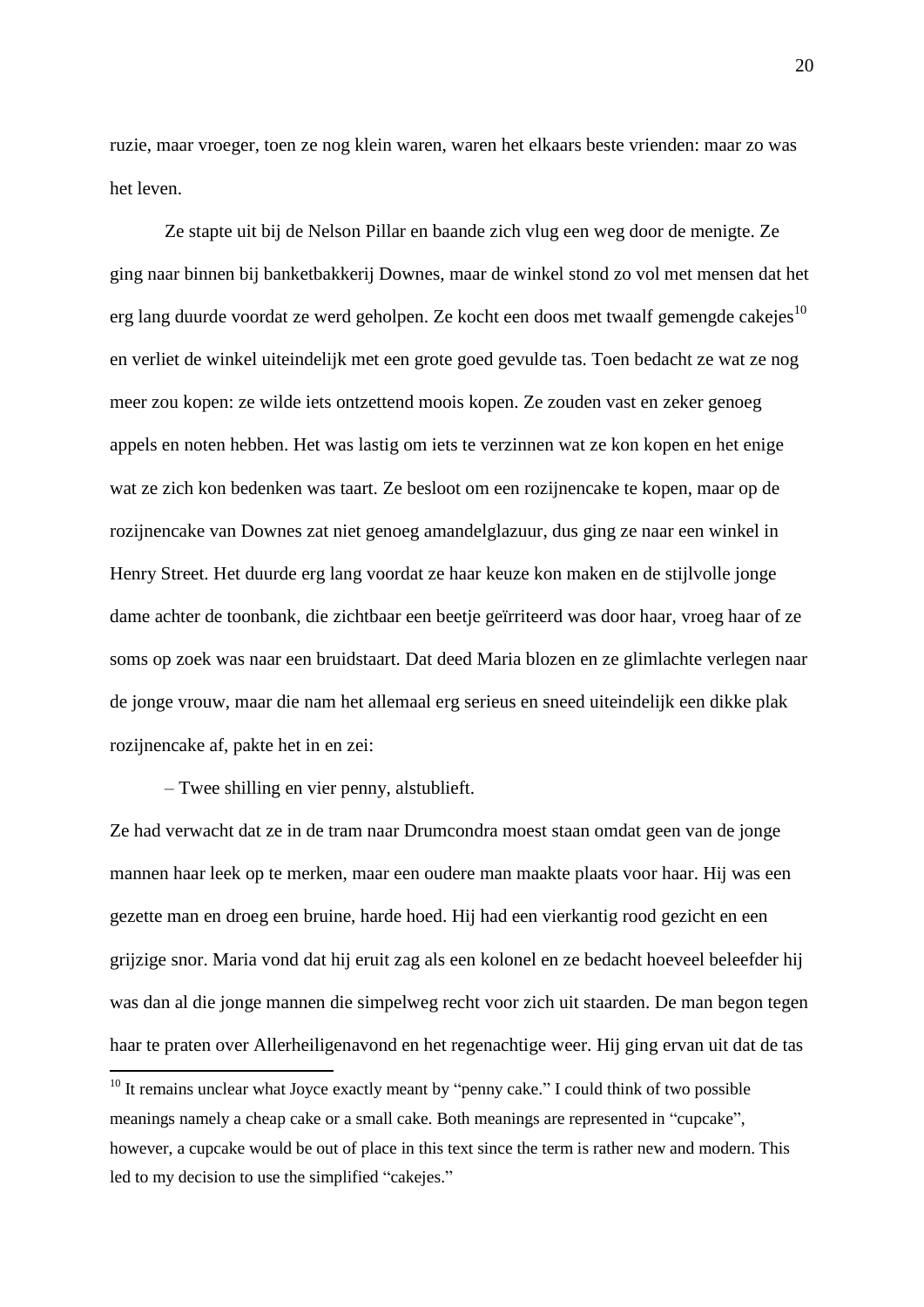gevuld was met leuke dingen voor de kleintjes en zei dat het alleen maar goed was dat de kinderen plezier hadden nu ze nog jong waren. Maria was het met hem eens en schonk hem ingetogen knikjes en kuchjes. Hij was erg aardig tegen haar en toen ze bij de Canal Bridge uitstapte bedankte ze hem en maakte een buiging, en hij boog voor haar, lichtte zijn hoed en glimlachte vriendelijk; en terwijl ze langs de huizenrij liep, haar hoofd lichtjes gebogen tegen de regen, bedacht ze hoe gemakkelijk het was om een heer te herkennen, zelfs als hij wat gedronken had.

Iedereen zei: Ha, daar is Maria! toen ze bij het huis van Joe kwam. Joe was net thuisgekomen van het werk en alle kinderen hadden hun zondagse kleren aan. Er waren twee grote buurmeisjes en er werden spelletjes gespeeld. Maria gaf de tas met cakejes aan de oudste jongen, Alphy, om te verdelen en mevrouw Donnelly zei dat het aardig was van haar om zo'n grote tas met cakejes mee te nemen en liet alle kinderen zeggen:

– Dank je wel, Maria.

Maar Maria zei dat ze iets speciaals had meegenomen voor papa en mamma, iets wat ze zeker leuk zouden vinden, en ze ging op zoek naar haar rozijnencake. Ze keek eerst in de tas van Downes en daarna in de zakken van haar regenjas en daarna op de kapstok, maar ze kon hem nergens vinden. Toen vroeg ze aan alle kinderen of zij 'm opgegeten hadden—per ongeluk, natuurlijk—maar de kinderen zeiden allemaal van niet en keken alsof ze geen taart meer lustten als ze beschuldigd zouden worden van diefstal. Iedereen had een oplossing voor het mysterie en mevrouw Donnelly zei dat Maria de cake gewoon in de tram had laten liggen. Maria, die zich herinnerde hoe de man met de grijzig snor haar in de war had gebracht, kreeg een kleur van schaamte, ergernis en teleurstelling. Bij de gedachte aan het mislukken van haar kleine verassing en de twee shilling en vier penny die ze voor niks had weggegooid, begon ze bijna te huilen.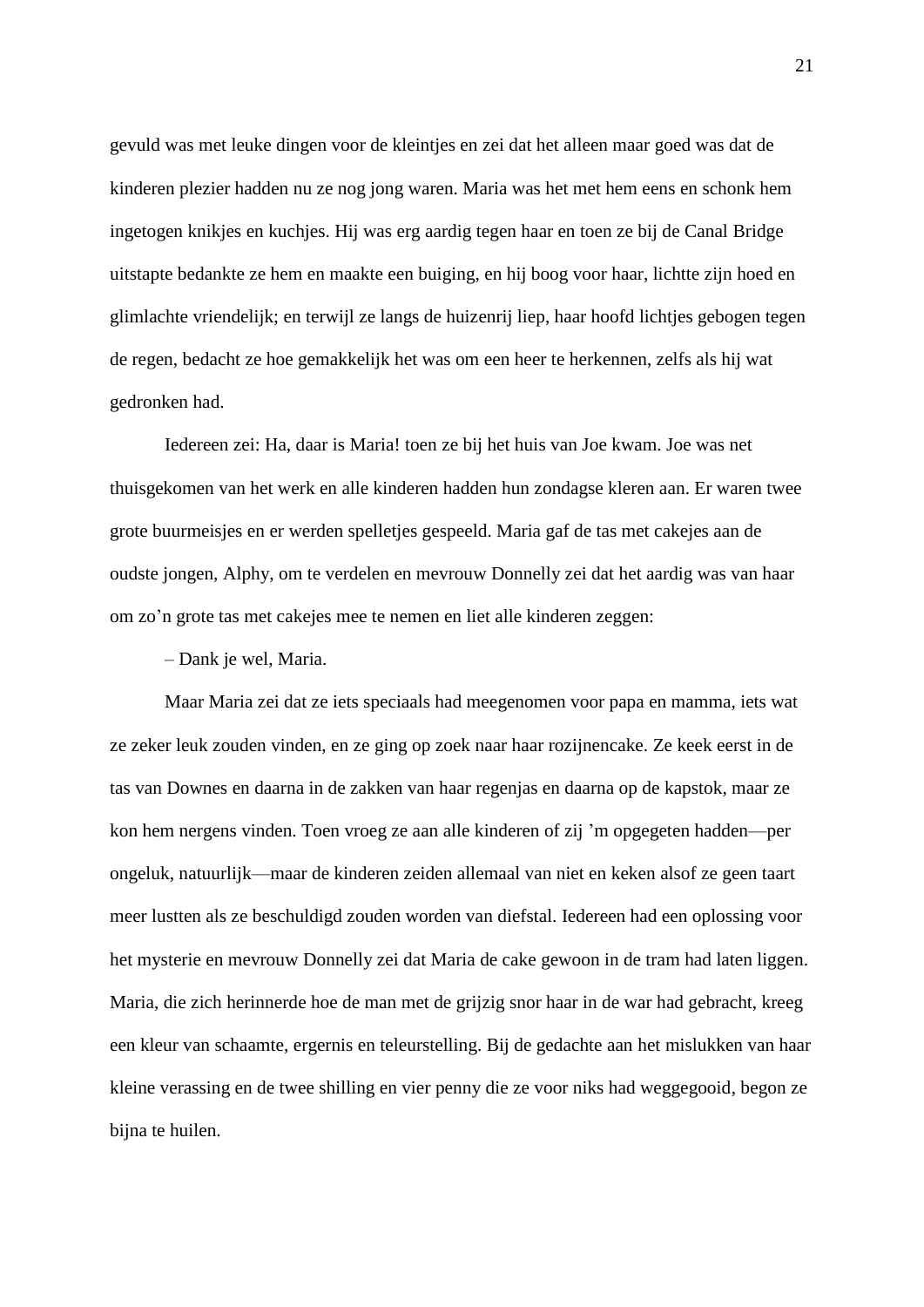Maar Joe zei dat het niks uitmaakte en liet haar bij de haard zitten. Hij was erg aardig tegen haar. Hij vertelde haar wat er allemaal op zijn kantoor speelde en had een bijdehante opmerking herhaald die hij tegen de chef had gemaakt. Maria begreep niet waarom Joe er zo hard om moest lachen, maar ze zei dat de chef vast een erg bazig persoon was om mee te werken. Joe zei dat hij zo erg nog niet was, als je maar wist hoe je met hem om moest gaan; dat hij een degelijk persoon was zolang je hem maar niet tegen de haren in streek. Mevrouw Donnelly speelde piano voor de kinderen en ze dansten en zongen. Toen deelde de twee buurmeisjes de noten uit. Niemand kon de notenkraker vinden en Joe werd er bijna boos om en vroeg hoe ze dachten dat Maria de noten kon kraken zonder een notenkraker. Maar Maria zei dat ze niet van noten hield en dat ze zich niet druk hoefden te maken om haar. Toen vroeg Joe of ze een flesje bier<sup>8</sup> wou en mevrouw Donnelly zei dat ze ook portwijn in huis hadden als ze dat liever had. Maria zei dat ze het liefst had dat ze haar niks aanboden, maar Joe stond erop.

Dus Maria gaf hem zijn zin en zaten ze bij het haardvuur over vroeger te praten, en Maria vond dat ze een goed woordje voor Alphy moest doen. Maar Joe riep dat God hem morsdood mocht slaan als hij ooit nog een woord tegen zijn broer zou zeggen, en Maria zei dat het haar speet dat ze erover begonnen was. Mevrouw Donnelly zei tegen haar man dat het een grote schande was van hem om zo over zijn eigen vlees en bloed te praten, maar Joe zei dat Alphy geen broer van hem was en daar was bijna een ruzie over ontstaan. Maar Joe zei dat hij zijn geduld niet zou verliezen omdat het een speciale avond was, en hij vroeg zijn vrouw om nog wat bier open te maken. De twee buurmeisjes hadden een aantal spelletjes voor Allerheiligenavond georganiseerd en alles was al gauw weer goed. Maria was blij om de kinderen zo vrolijk te zien en Joe en zijn vrouw waren zo goed gehumeurd. De buurmeisjes zetten een aantal schoteltjes op tafel en leidden de kinderen geblinddoekt richting de tafel. Eén pakte het gebedenboek en de andere drie pakten het water, en toen een van de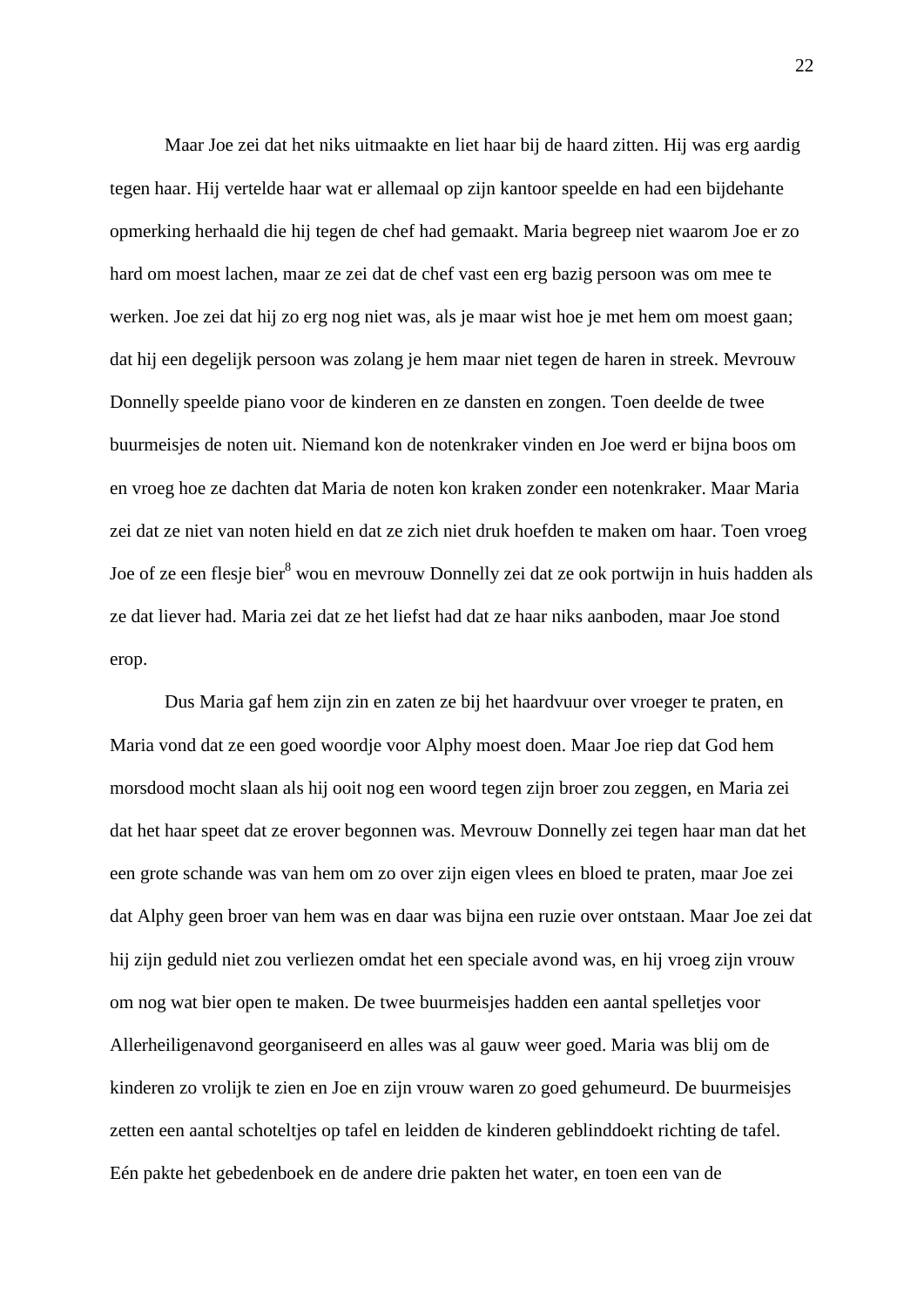buurmeisjes de ring pakte schudde mevrouw Donnelly haar vinger richting het blozende meisje alsof ze wou zeggen: O, daar weet ik alles van! Ze wilden Maria per se blinddoeken en haar naar de tafel leiden om te zien wat zij zou pakken; en, terwijl ze geblinddoekt werd, lachte en lachte Maria totdat het puntje van haar neus bijna het puntje van haar kin raakte.

Ze leidden haar naar de tafel te midden van gelach en gegrap en ze plaatste haar hand in de lucht zoals ze verteld was te doen. Ze bewoog haar hand heen een weer in de lucht en liet hem zakken op een van de schoteltjes. Ze voelde een zachte natte substantie met haar vingers en was verbaasd dat niemand wat zei of haar blinddoek af deed. Er was een korte stilte gevolgd door een hoop gebakkelei en gefluister. Iemand zei iets over de tuin en uiteindelijk zei mevrouw Donnelly iets ontzettends boos tegen een van de buurmeisjes en verplichtte haar om het onmiddellijk weg te gooien: dat was geen spelletje. Maria begreep dat het verkeerd was gegaan en dat ze het over moest doen: deze keer kreeg ze het gebedenboek.

Daarna speelde mevrouw Donnelly op haar viool<sup>11</sup> Miss McCloud's Reel voor de kinderen, en Joe kreeg Maria zo ver om een glas wijn te nemen. Algauw was iedereen weer behoorlijk vrolijk en mevrouw Donnelly zei dat Maria nog voor het einde van het jaar een non zou worden omdat ze het gebedenboek had gekregen. Maria had Joe nog nooit zo aardig meegemaakt als hij vanavond was, zo veel aardig gepraat en fijne herinneringen. Ze zei dat ze allemaal erg aardig voor haar waren.

Eindelijk werden de kinderen moe en slaperig en Joe vroeg aan Maria of ze een liedje wou zingen voordat ze wegging, een van de oude liedjes. Mevrouw Donnelly zei: Ja, graag, Maria!, en dus moest Maria wel opstaan en naast de piano gaan staan. Mevrouw Donnelly beval de kinderen stil te zijn en naar Maria's liedje te luisteren. Vervolgens speelde ze het voorspel en zei: Nu, Maria!, en Maria begon al blozend te zingen in een kleine trillende stem.

 $\overline{a}$ 

<sup>&</sup>lt;sup>11</sup> Miss McCloud's Reel will not be known by a Dutch audience, and to clarify that it is a fiddle tune I added "op haar viool."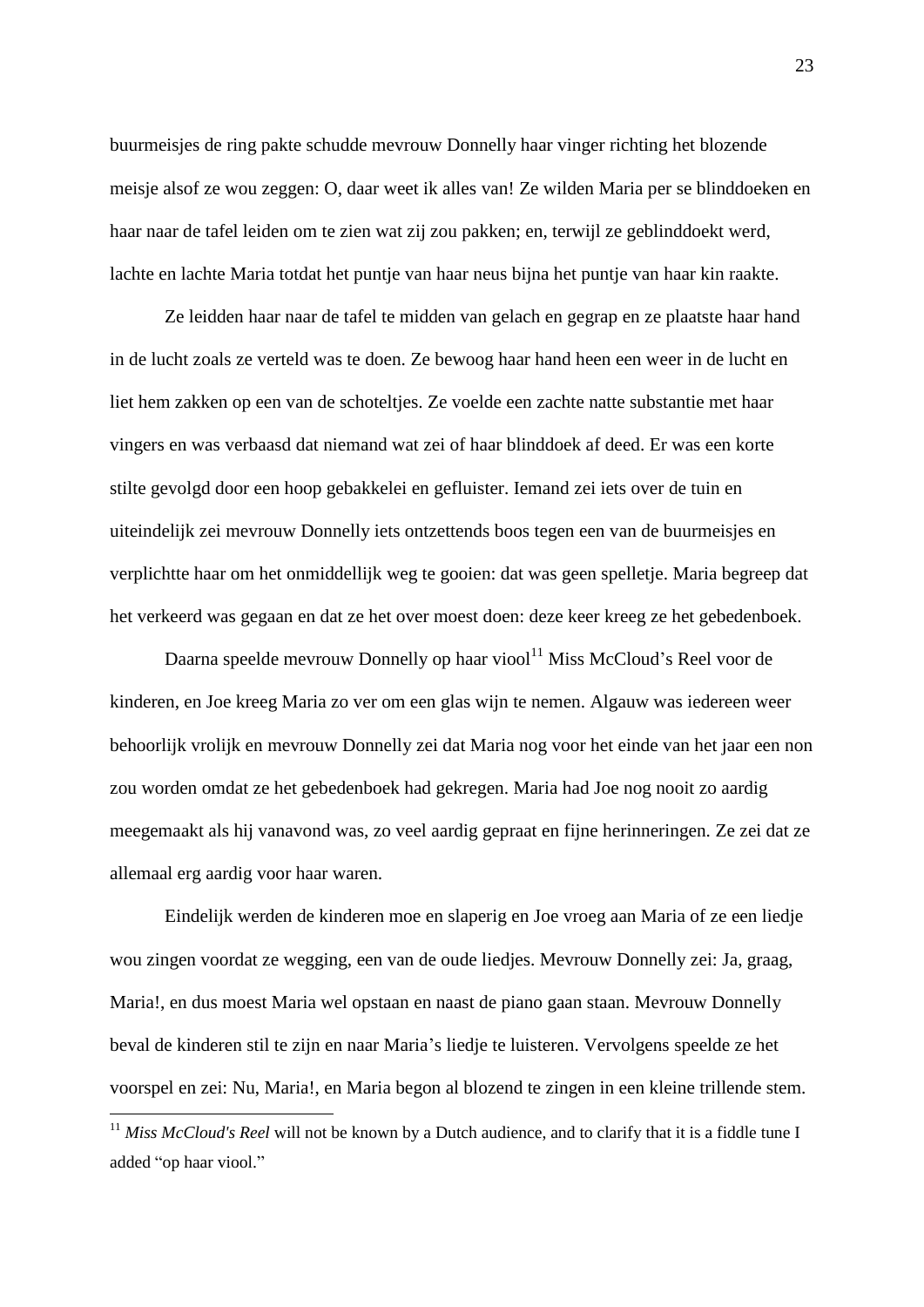Ze zong: *Ik droomde dat ik verbleef* en toen ze het tweede couplet moest zingen, zong ze opnieuw:

> *Ik droomde dat ik woonde in een marmeren zaal, omringd door slaven en vazallen, en te midden van al die pracht en praal was ik de hoop en trots van allen. Mijn schatten waren niet te tellen, en ik stamde van een aloud koningsras, maar het mooiste wat ik kan vertellen is dat jouw liefde onveranderd was.<sup>12</sup>*

Maar niemand wees haar op haar fout en toen ze klaar was met zingen was Joe ontzettend ontroerd. Hij zei dat er dat er niks boven vroeger ging en dat er geen mooiere muziek was voor hem zoals die van goeie<sup>13</sup> ouwe Balfe, wat anderen ook zeiden; en in zijn ogen welde zoveel tranen op dat hij niet kon vinden wat hij zocht en uiteindelijk moest hij zijn vrouw vragen hem te vertellen waar de kurkentrekker was.

**.** 

<sup>&</sup>lt;sup>12</sup> It was real struggle to translate the song and that is why I turned to the original translation from Rein Bloem for inspiration. To me, this was a near-perfect translation that I could not have improved with a translation of my own. I did, however, added "marmeren" in the first line because the third line refers to a certain beauty, and without the addition of "marmeren" it will be unclear to the reader what beauty is meant. I also added "al" in the third line to stress the abundance of riches. Apart from those minor changers, I used the original translation on the pretext of "never change a winning team."

<sup>&</sup>lt;sup>13</sup> The source text mentions "poor old Balfe," but I decided to translate it as "goeie ouwe Balfe" because that is the phrase that is used in Dutch when someone nostalgically refers to something in or from the past. The "goeie" captures the nostalgia.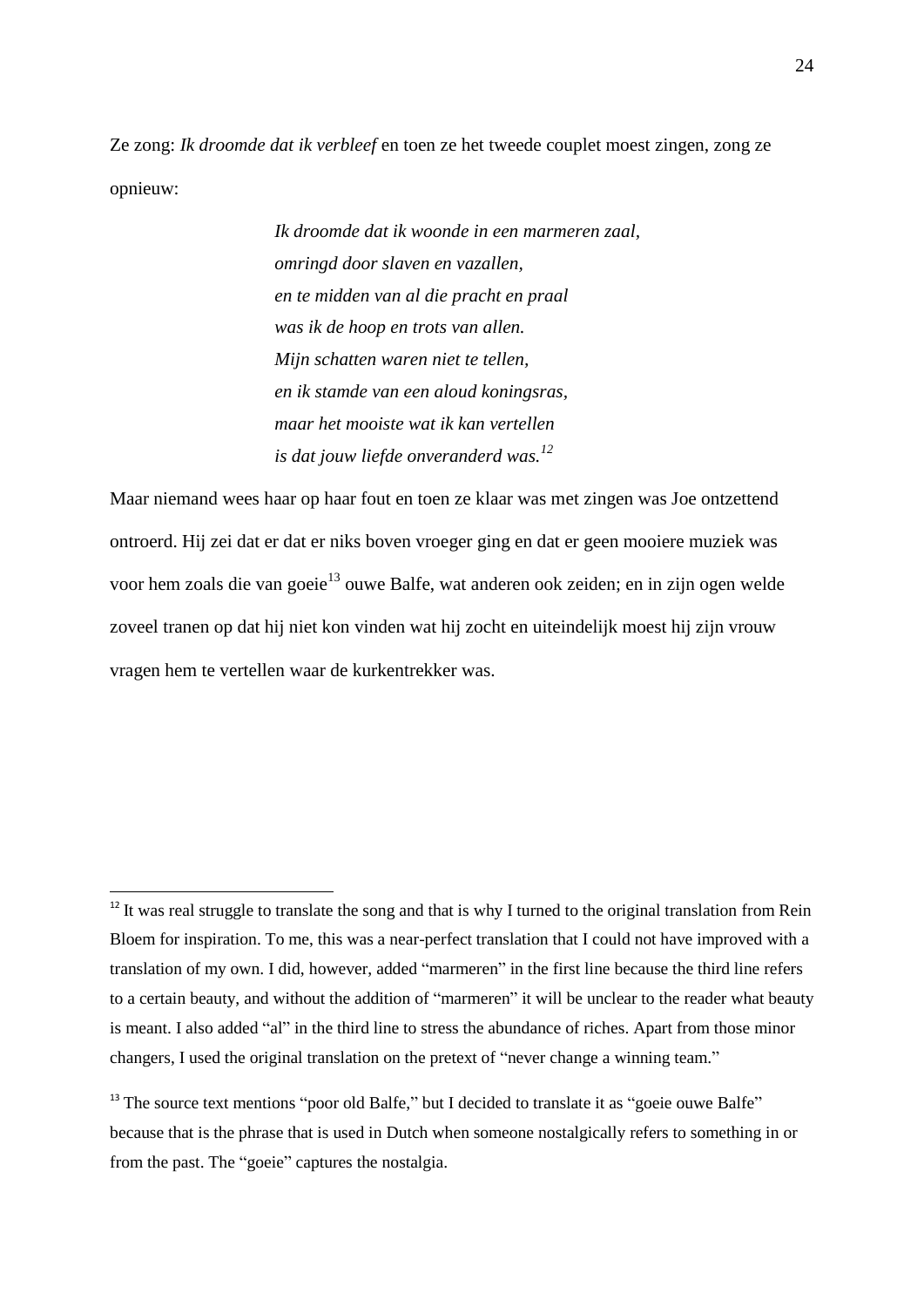#### **Appendix II**

#### Clay

The matron had given her leave to go out as soon as the women's tea was over and Maria looked forward to her evening out. The kitchen was spick and span: the cook said you could see yourself in the big copper boilers. The fire was nice and bright and on one of the sidetables were four very big barmbracks. These barmbracks seemed uncut; but if you went closer you would see that they had been cut into long thick even slices and were ready to be handed round at tea. Maria had cut them herself.

Maria was a very, very small person indeed but she had a very long nose and a very long chin. She talked a little through her nose, always soothingly: *Yes, my dear*, and *No, my dear*. She was always sent for when the women quarrelled over their tubs and always succeeded in making peace. One day the matron had said to her:

– Maria, you are a veritable peace-maker!

And the sub-matron and two of the Board ladies had heard the compliment. And Ginger Mooney was always saying what she wouldn't do to the dummy who had charge of the irons if it wasn't for Maria. Everyone was so fond of Maria.

The women would have their tea at six o'clock and she would be able to get away before seven. From Ballsbridge to the Pillar, twenty minutes; from the Pillar to Drumcondra, twenty minutes; and twenty minutes to buy the things. She would be there before eight. She took out her purse with the silver clasps and read again the words *A Present from Belfast*. She was very fond of that purse because Joe had brought it to her five years before when he and Alphy had gone to Belfast on a Whit-Monday trip. In the purse were two half-crowns and some coppers. She would have five shillings clear after paying tram fare. What a nice evening they would have, all the children singing! Only she hoped that Joe wouldn't come in drunk. He was so different when he took any drink.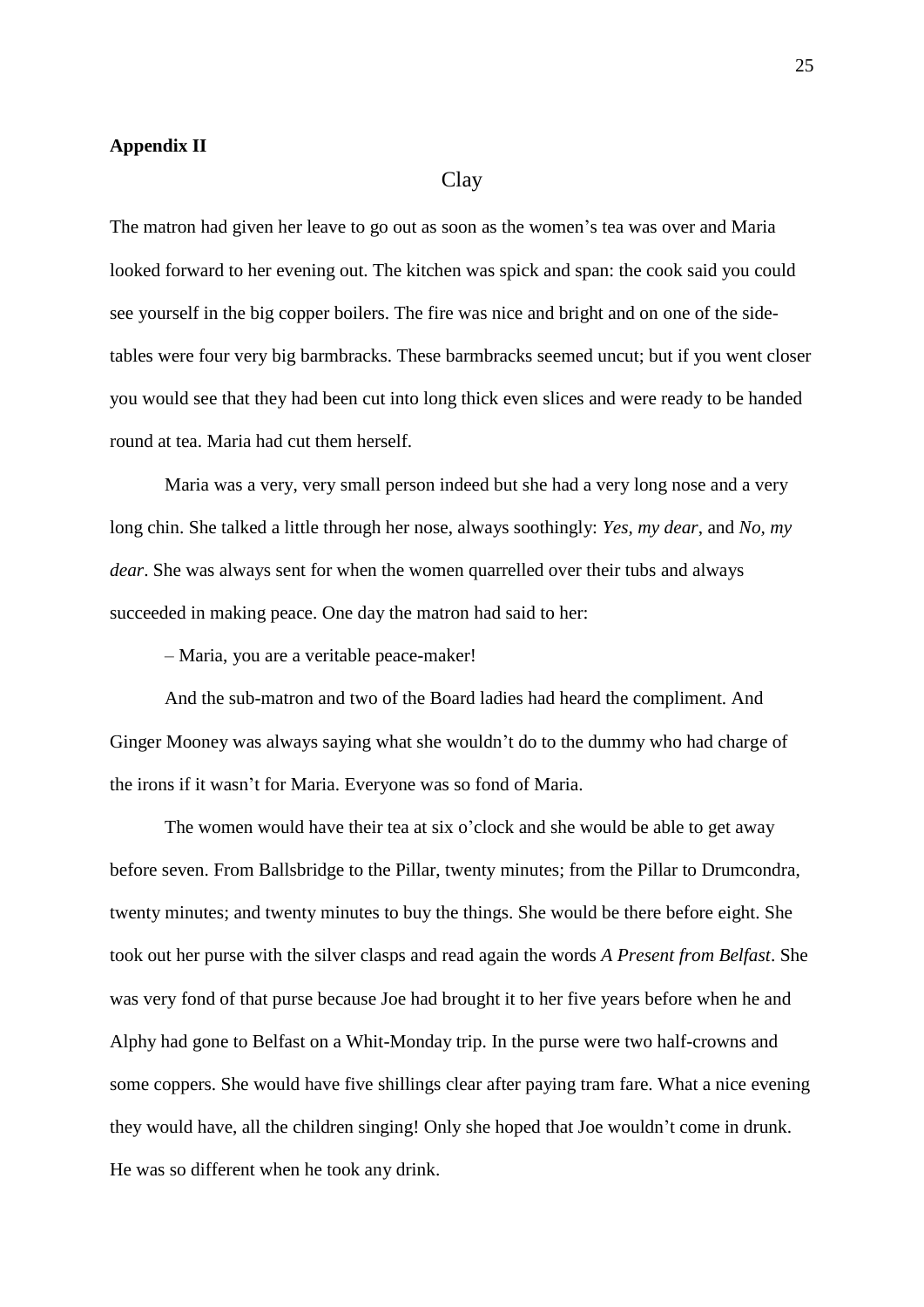Often he had wanted her to go and live with them; but she would have felt herself in the way (though Joe's wife was ever so nice with her) and she had become accustomed to the life of the laundry. Joe was a good fellow. She had nursed him and Alphy too; and Joe used often say:

– Mamma is mamma but Maria is my proper mother.

After the break-up at home the boys had got her that position in the *Dublin by Lamplight* laundry, and she liked it. She used to have such a bad opinion of Protestants but now she thought they were very nice people, a little quiet and serious, but still very nice people to live with. Then she had her plants in the conservatory and she liked looking after them. She had lovely ferns and wax-plants and, whenever anyone came to visit her, she always gave the visitor one or two slips from her conservatory. There was one thing she didn't like and that was the tracts on the walls; but the matron was such a nice person to deal with, so genteel.

When the cook told her everything was ready she went into the women's room and began to pull the big bell. In a few minutes the women began to come in by twos and threes, wiping their steaming hands in their petticoats and pulling down the sleeves of their blouses over their red steaming arms. They settled down before their huge mugs which the cook and the dummy filled up with hot tea, already mixed with milk and sugar in huge tin cans. Maria superintended the distribution of the barmbrack and saw that every woman got her four slices. There was a great deal of laughing and joking during the meal. Lizzie Fleming said Maria was sure to get the ring and, though Fleming had said that for so many Hallow Eves, Maria had to laugh and say she didn't want any ring or man either; and when she laughed her grey-green eyes sparkled with disappointed shyness and the tip of her nose nearly met the tip of her chin. Then Ginger Mooney lifted her mug of tea and proposed Maria's health while all the other women clattered with their mugs on the table, and said she was sorry she hadn't a sup of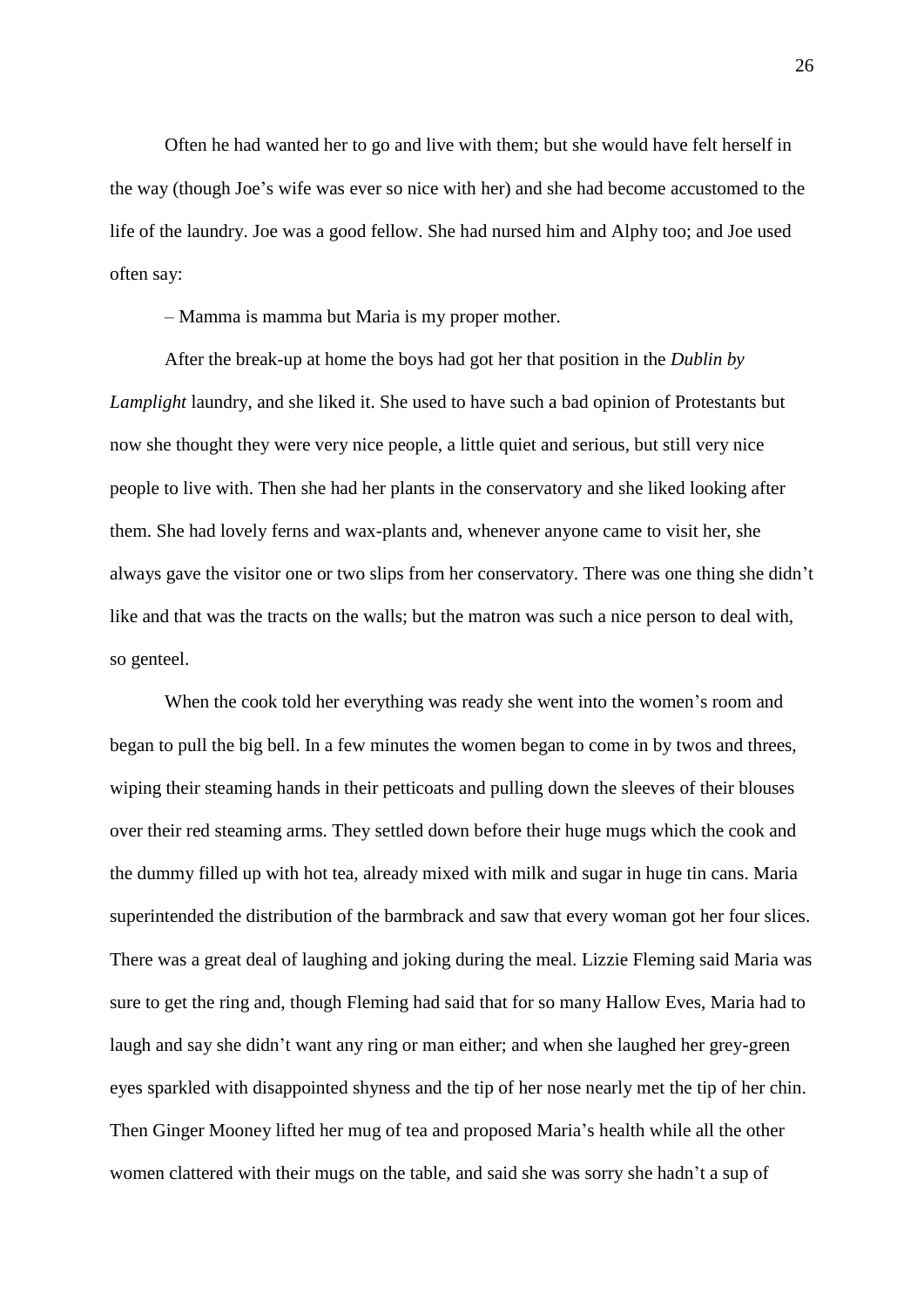porter to drink it in. And Maria laughed again till the tip of her nose nearly met the tip of her chin and till her minute body nearly shook itself asunder because she knew that Mooney meant well though, of course, she had the notions of a common woman.

But wasn't Maria glad when the women had finished their tea and the cook and the dummy had begun to clear away the tea-things! She went into her little bedroom and, remembering that the next morning was a mass morning, changed the hand of the alarm from seven to six. Then she took off her working skirt and her house-boots and laid her best skirt out on the bed and her tiny dress-boots beside the foot of the bed. She changed her blouse too and, as she stood before the mirror, she thought of how she used to dress for mass on Sunday morning when she was a young girl; and she looked with quaint affection at the diminutive body which she had so often adorned. In spite of its years she found it a nice tidy little body.

When she got outside the streets were shining with rain and she was glad of her old brown waterproof. The tram was full and she had to sit on the little stool at the end of the car, facing all the people, with her toes barely touching the floor. She arranged in her mind all she was going to do and thought how much better it was to be independent and to have your own money in your pocket. She hoped they would have a nice evening. She was sure they would but she could not help thinking what a pity it was Alphy and Joe were not speaking. They were always falling out now but when they were boys together they used to be the best of friends: but such was life.

She got out of her tram at the Pillar and ferreted her way quickly among the crowds. She went into Downes's cake-shop but the shop was so full of people that it was a long time before she could get herself attended to. She bought a dozen of mixed penny cakes, and at last came out of the shop laden with a big bag. Then she thought what else would she buy: she wanted to buy something really nice. They would be sure to have plenty of apples and nuts. It was hard to know what to buy and all she could think of was cake. She decided to buy some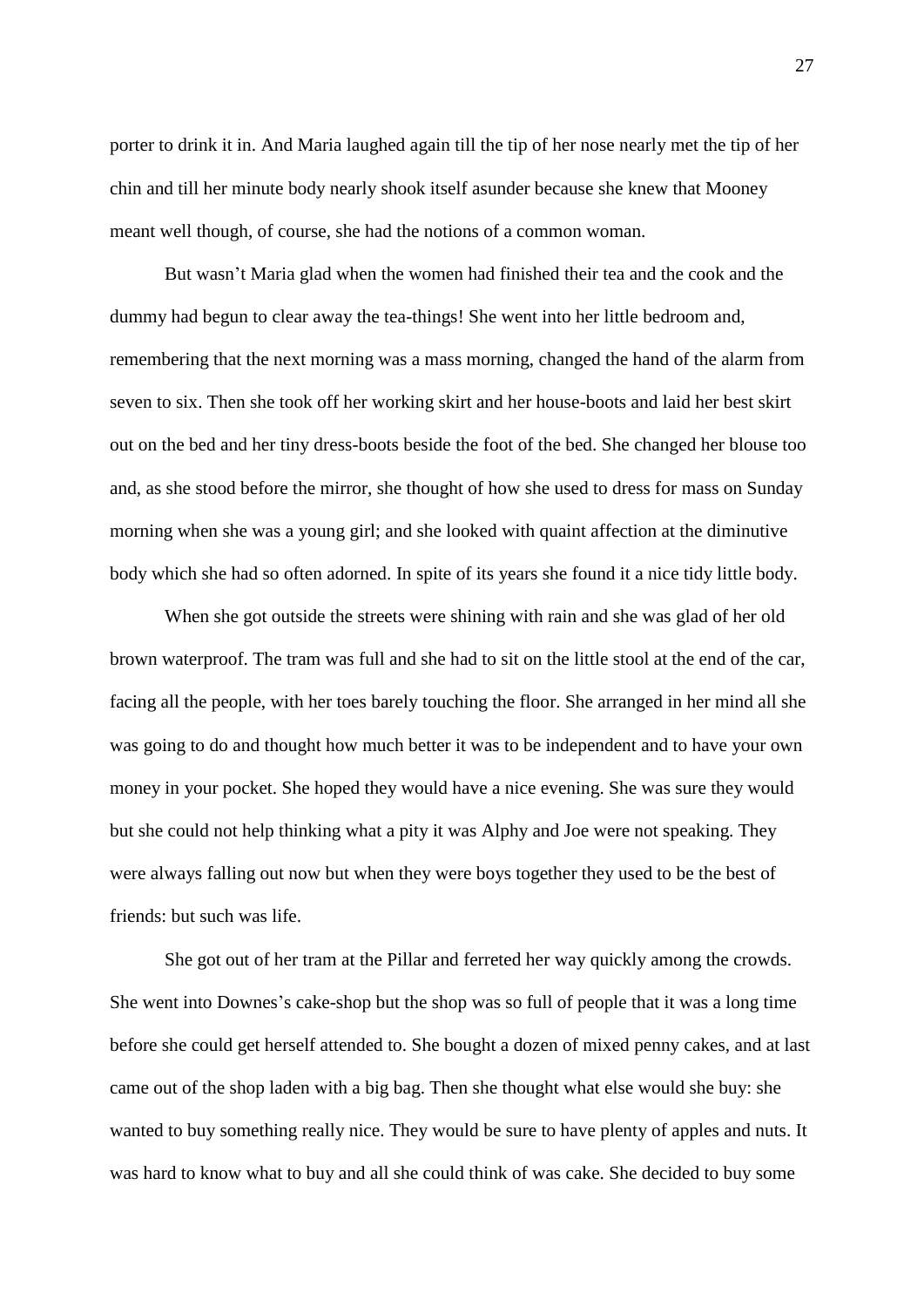plumcake but Downes's plumcake had not enough almond icing on top of it so she went over to a shop in Henry Street. Here she was a long time in suiting herself and the stylish young lady behind the counter, who was evidently a little annoyed by her, asked her was it weddingcake she wanted to buy. That made Maria blush and smile at the young lady; but the young lady took it all very seriously and finally cut a thick slice of plumcake, parcelled it up and said:

#### – Two-and-four, please.

She thought she would have to stand in the Drumcondra tram because none of the young men seemed to notice her but an elderly gentleman made room for her. He was a stout gentleman and he wore a brown hard hat; he had a square red face and a greyish moustache. Maria thought he was a colonel-looking gentleman and she reflected how much more polite he was than the young men who simply stared straight before them. The gentleman began to chat with her about Hallow Eve and the rainy weather. He supposed the bag was full of good things for the little ones and said it was only right that the youngsters should enjoy themselves while they were young. Maria agreed with him and favoured him with demure nods and hems. He was very nice with her, and when she was getting out at the Canal Bridge she thanked him and bowed, and he bowed to her and raised his hat and smiled agreeably, and while she was going up along the terrace, bending her tiny head under the rain, she thought how easy it was to know a gentleman even when he has a drop taken.

Everybody said: *O, here's Maria!* when she came to Joe's house. Joe was there, having come home from business, and all the children had their Sunday dresses on. There were two big girls in from next door and games were going on. Maria gave the bag of cakes to the eldest boy, Alphy, to divide and Mrs. Donnelly said it was too good of her to bring such a big bag of cakes and made all the children say:

– Thanks, Maria.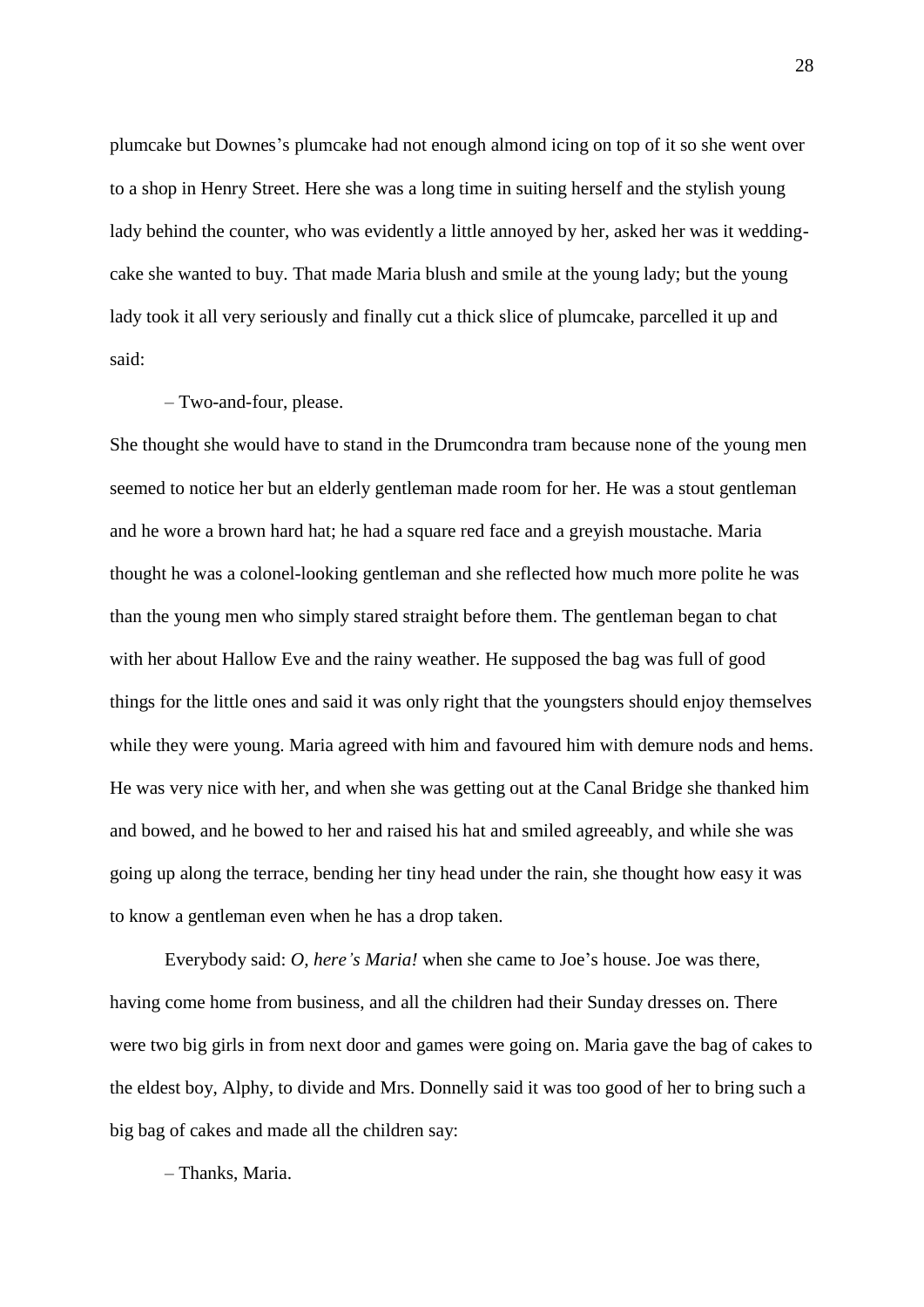But Maria said she had brought something special for papa and mamma, something they would be sure to like, and she began to look for her plumcake. She tried in Downes's bag and then in the pockets of her waterproof and then on the hallstand but nowhere could she find it. Then she asked all the children had any of them eaten it—by mistake, of course—but the children all said no and looked as if they did not like to eat cakes if they were to be accused of stealing. Everybody had a solution for the mystery and Mrs. Donnelly said it was plain that Maria had left it behind her in the tram. Maria, remembering how confused the gentleman with the greyish moustache had made her, coloured with shame and vexation and disappointment. At the thought of the failure of her little surprise and of the two and fourpence she had thrown away for nothing she nearly cried outright.

But Joe said it didn't matter and made her sit down by the fire. He was very nice with her. He told her all that went on in his office, repeating for her a smart answer which he had made to the manager. Maria did not understand why Joe laughed so much over the answer he had made but she said that the manager must have been a very overbearing person to deal with. Joe said he wasn't so bad when you knew how to take him, that he was a decent sort so long as you didn't rub him the wrong way. Mrs. Donnelly played the piano for the children and they danced and sang. Then the two next-door girls handed round the nuts. Nobody could find the nutcrackers and Joe was nearly getting cross over it and asked how did they expect Maria to crack nuts without a nutcracker. But Maria said she didn't like nuts and that they weren't to bother about her. Then Joe asked would she take a bottle of stout and Mrs. Donnelly said there was port wine too in the house if she would prefer that. Maria said she would rather they didn't ask her to take anything: but Joe insisted.

So Maria let him have his way and they sat by the fire talking over old times and Maria thought she would put in a good word for Alphy. But Joe cried that God might strike him stone dead if ever he spoke a word to his brother again and Maria said she was sorry she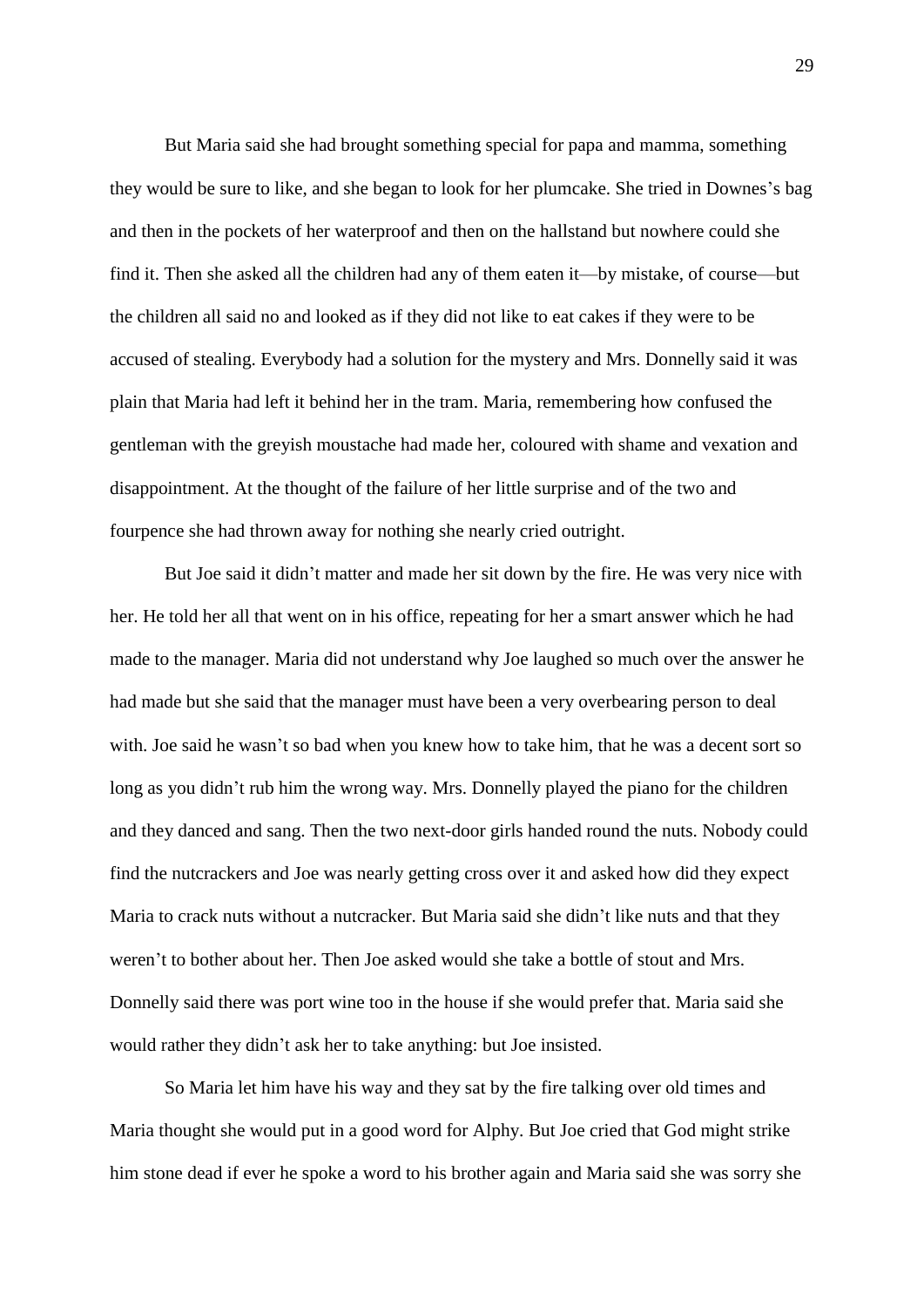had mentioned the matter. Mrs. Donnelly told her husband it was a great shame for him to speak that way of his own flesh and blood but Joe said that Alphy was no brother of his and there was nearly being a row on the head of it. But Joe said he would not lose his temper on account of the night it was and asked his wife to open some more stout. The two next-door girls had arranged some Hallow Eve games and soon everything was merry again. Maria was delighted to see the children so merry and Joe and his wife in such good spirits. The next-door girls put some saucers on the table and then led the children up to the table, blindfold. One got the prayer-book and the other three got the water; and when one of the next-door girls got the ring Mrs. Donnelly shook her finger at the blushing girl as much as to say: *O, I know all about it!* They insisted then on blindfolding Maria and leading her up to the table to see what she would get; and, while they were putting on the bandage, Maria laughed and laughed again till the tip of her nose nearly met the tip of her chin.

They led her up to the table amid laughing and joking and she put her hand out in the air as she was told to do. She moved her hand about here and there in the air and descended on one of the saucers. She felt a soft wet substance with her fingers and was surprised that nobody spoke or took off her bandage. There was a pause for a few seconds; and then a great deal of scuffling and whispering. Somebody said something about the garden, and at last Mrs. Donnelly said something very cross to one of the next-door girls and told her to throw it out at once: that was no play. Maria understood that it was wrong that time and so she had to do it over again: and this time she got the prayer-book.

After that Mrs. Donnelly played Miss McCloud's Reel for the children and Joe made Maria take a glass of wine. Soon they were all quite merry again and Mrs. Donnelly said Maria would enter a convent before the year was out because she had got the prayer-book. Maria had never seen Joe so nice to her as he was that night, so full of pleasant talk and reminiscences. She said they were all very good to her.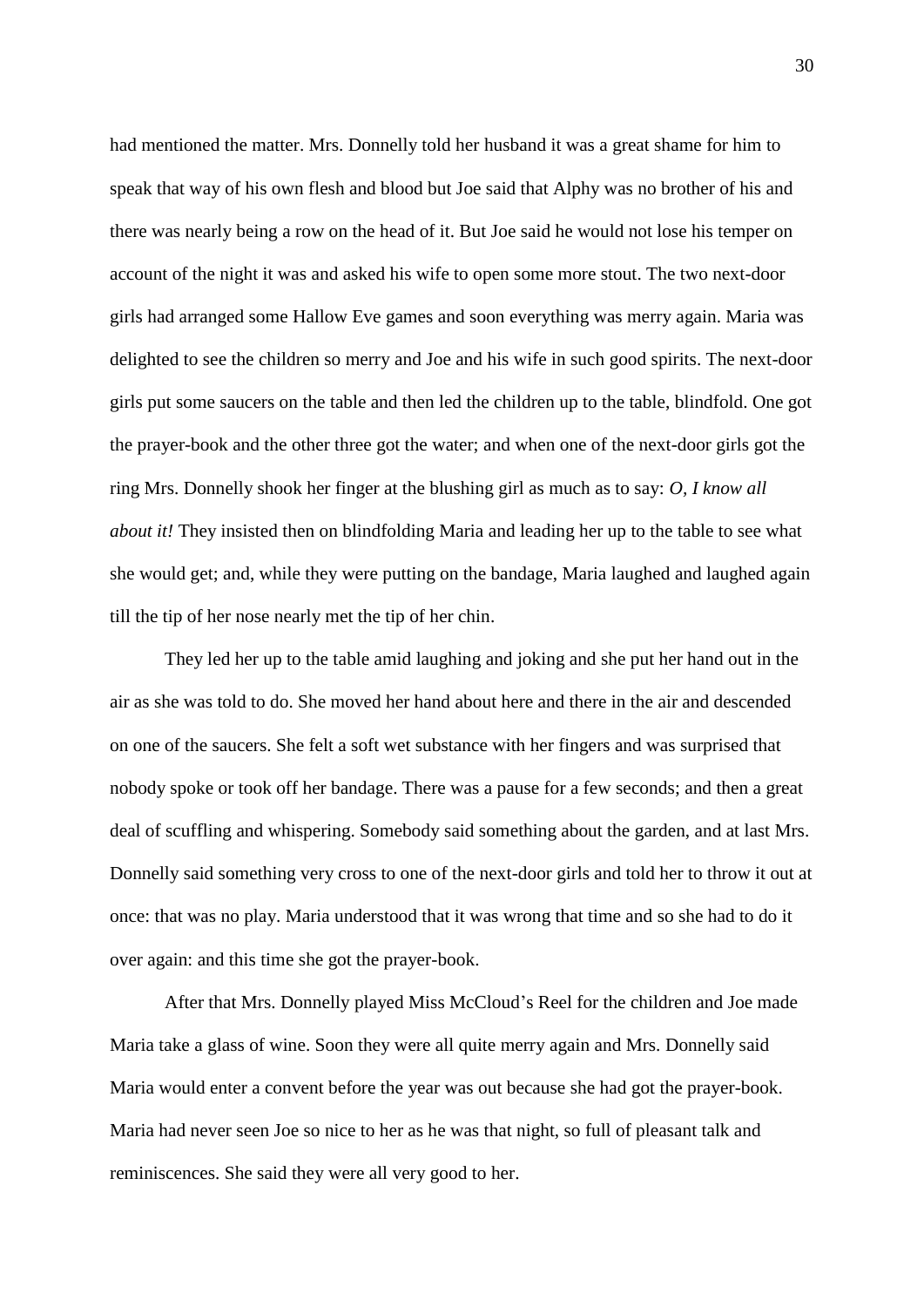At last the children grew tired and sleepy and Joe asked Maria would she not sing some little song before she went, one of the old songs. Mrs. Donnelly said *Do, please, Maria!* and so Maria had to get up and stand beside the piano. Mrs. Donnelly bade the children be quiet and listen to Maria's song. Then she played the prelude and said *Now, Maria!* and Maria, blushing very much began to sing in a tiny quavering voice. She sang *I Dreamt that I Dwelt*, and when she came to the second verse she sang again:

> I dreamt that I dwelt in marble halls With vassals and serfs at my side, And of all who assembled within those walls That I was the hope and the pride. I had riches too great to count; could boast Of a high ancestral name, But I also dreamt, which pleased me most, That you loved me still the same.

But no one tried to show her her mistake; and when she had ended her song Joe was very much moved. He said that there was no time like the long ago and no music for him like poor old Balfe, whatever other people might say; and his eyes filled up so much with tears that he could not find what he was looking for and in the end he had to ask his wife to tell him where the corkscrew was.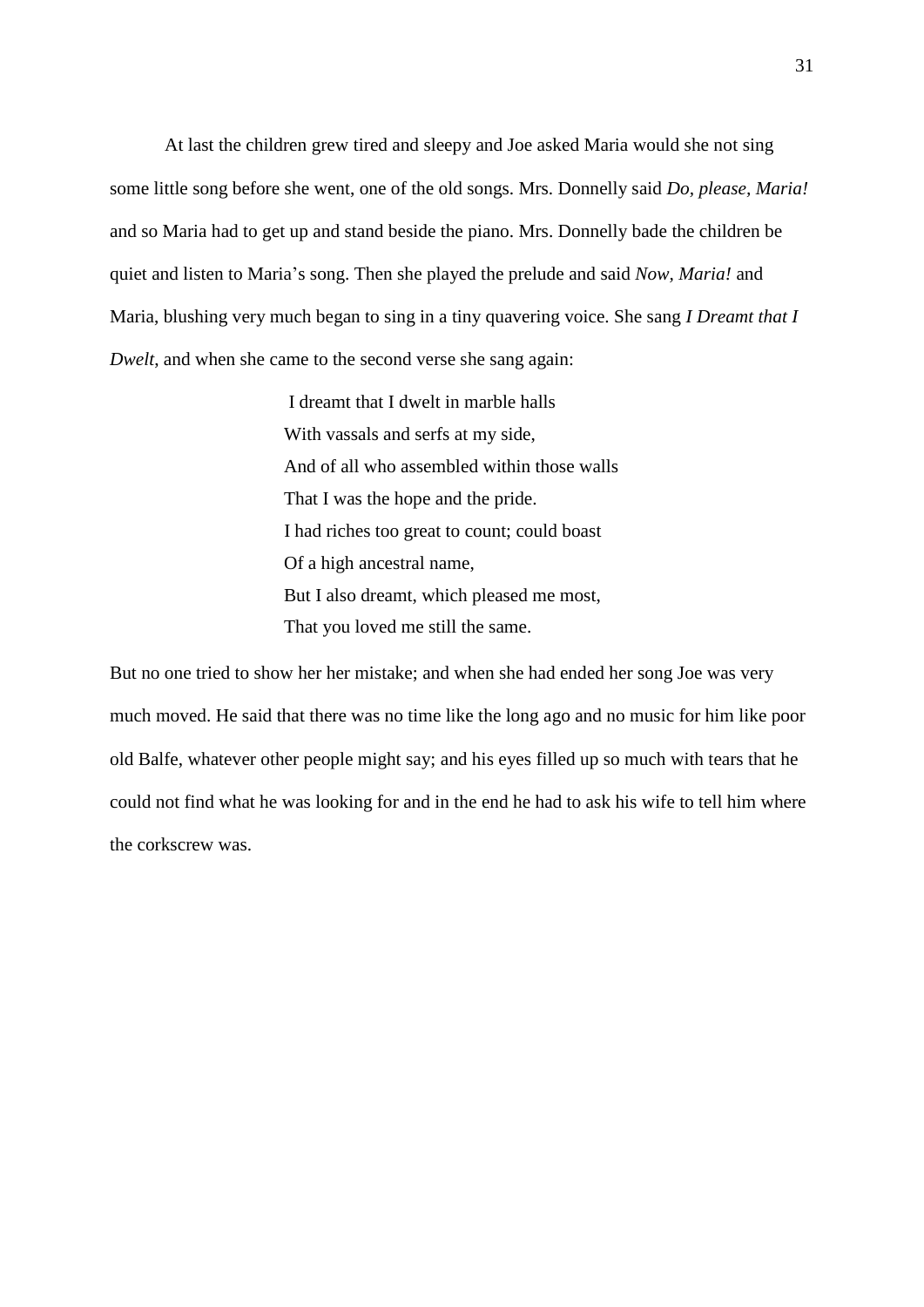#### **Works Cited**

- Bloem, Rein, trans. "Aarde" *Dubliners:Verhalen.* By James Joyce. 1968. Amsterdam: Van Gennep, 1997. 103-110. Print.
- Brady, Joseph. "Dublin at the Beginning of the Twentieth Century" *A New & Complex Sensation: Essays on Joyce's* Dubliners. Ed. Oona Frawley. Dublin: Lilliput, 2004. 10-32. Print

Brannigan, John. *York Notes Advanced:* Dubliners. London: York Press, 1998. Print.

Chesterman, Andrew. "Vertaalstrategieën: een classificatie." Trans. Ans van Kersbergen. *Denken Over Vertalen.* Ed. Ton Naaijkens, Cees Koster, Henri Bloemen and Caroline Meijer. Nijmegen: Vantilt, 2010. 153-172. Print.

*Collins COBUILD Advanced Dictionary*. Boston: Heinle Cengage Learning, 2009. Print.

Ellmann, Maud. "*Ulysses*: The Epic of the Human Body." *A Companion to James Joyce.* Ed. Richard Brown. Chichester: Blackwell, 2011. 54-70. Print.

Gifford, Don. *Joyce Annotated.* Berkeley: University of California Press, 1982. Print.

Holmes, Michael and Alan Roughley. "From Dubliners to Europeans? Political Change and Paralysis" *A New & Complex Sensation: Essays on Joyce's* Dubliners. Ed. Oona Frawley. Dublin: Lilliput, 2004. 33-43. Print

Joyce, James. "Clay" *Dubliners*. 1914. London: Penguin, 2012. 85-91. Print.

Kenner, Hugh. *Joyce's Voices*. 1978. Rochester: Dalkey Archive, 2007. Print.

- Munday, Jeremy. *Introducing Translation Studies: Theories and Applications*. New York: Routledge, 2012. Print.
- Nord, Christiane. "Tekstanalyse en de moeilijkheidsgraad van een vertaling." Trans. Cornelie van Rinsum and Henri Bloemen. *Denken Over Vertalen.* Ed. Ton Naaijkens, Cees Koster, Henri Bloemen and Caroline Meijer. Nijmegen: Vantilt, 2010. 145-152. Print.